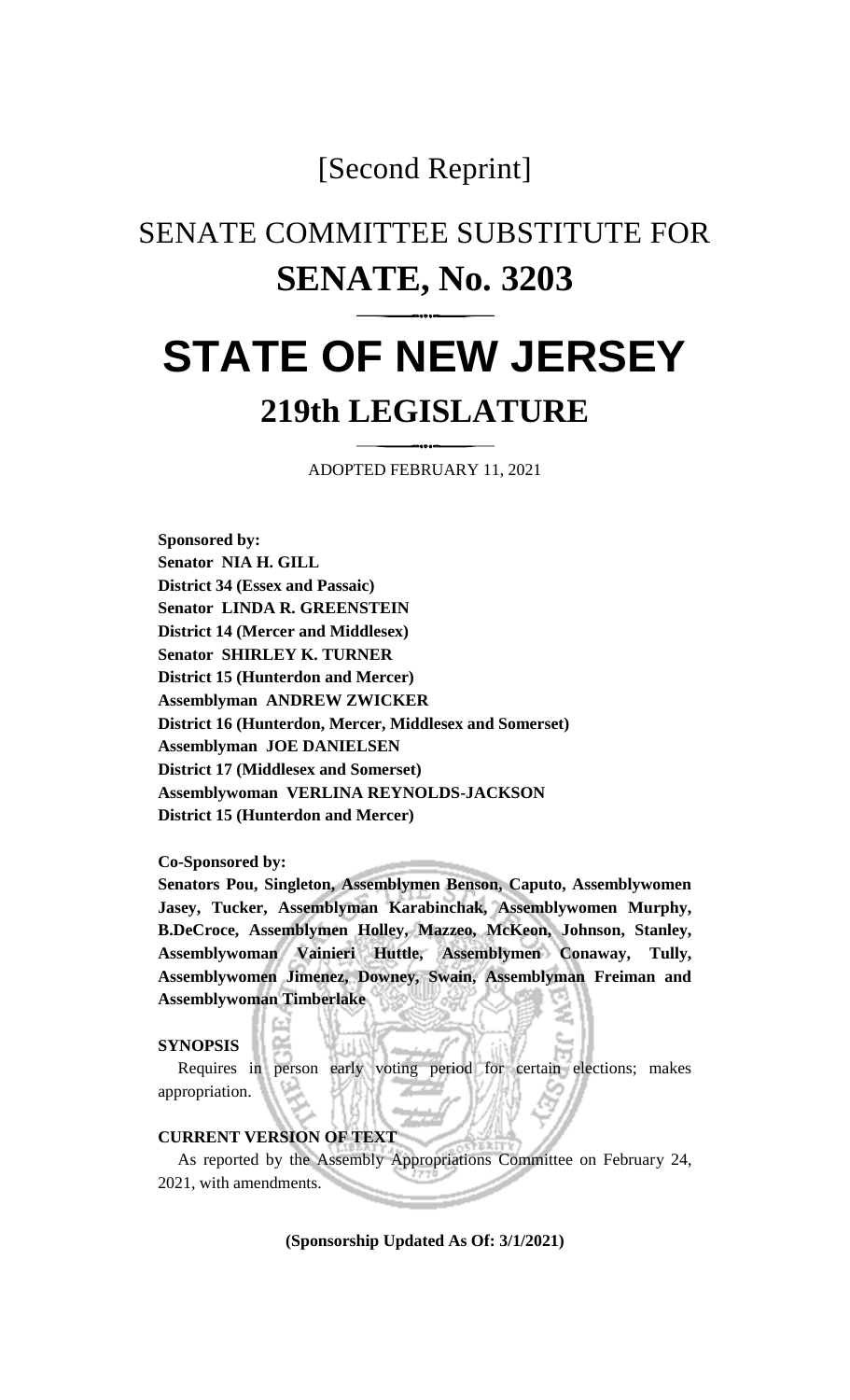$\mathcal{D}_{\mathcal{L}}$ 

 **AN ACT** requiring early voting to be available for certain elections, amending various parts of the statutory law, supplementing Title 19 of the Revised Statutes, and making an appropriation. **BE IT ENACTED** *by the Senate and General Assembly of the State of New Jersey:* 1. (New section) a. In addition to all other forms of voting provided for by this Title, a registered voter shall be permitted to vote at a specially designated polling place before the day of certain primary and general elections in this State. This procedure shall be known as early voting. The early voting period shall: (1) start on the 4th calendar day before a non-presidential primary election for a non-presidential general election and end on the second calendar day before that non-presidential primary election; (2) start on the 6th calendar day before a presidential primary election for a presidential general election and end on the second calendar day before that presidential primary election; or (3) start on the 10th calendar day before a general election and end on the second calendar day before that general election. The voting process during the early voting period shall be conducted using electronic poll books and optical-scan voting machines that read hand-marked paper ballots or other voting machines that produce a voter-verifiable paper ballot. Any municipality conducting regular municipal elections in May pursuant to the provisions of the "Uniform Nonpartisan Elections Law," P.L.1981, c.379 (C.40:45-5 et seq.), may, by an ordinance adopted by its governing body, also conduct early voting for the regular municipal election, in accordance with the provisions of this act, P.L. , c. (C. ) (pending before the Legislature as this bill). If adopted by a municipal governing body, the early voting period for a regular municipal election in May shall start on the 4th calendar day before the regular municipal election and end on the second calendar day before that regular municipal election. An early voting period shall only be permitted for a non-presidential or presidential primary election and a general election in this State and, if adopted by a municipal governing body, a regular municipal election conducted in May. Pursuant to the provisions of this act and Title 19 of the Revised Statutes and in accordance with procedures that [shall]  $\frac{\text{max}^2}{\text{max}}$  be established by the Secretary of State for verifying eligible voters, each county board of elections shall verify that a registered voter is qualified to vote in the election and shall

**EXPLANATION – Matter enclosed in bold-faced brackets [thus] in the above bill is not enacted and is intended to be omitted in the law.**

**Matter underlined thus is new matter.**

**Matter enclosed in superscript numerals has been adopted as follows: Senate floor amendments adopted February 19, 2021.**

**Assembly AAP committee amendments adopted February 24, 2021.**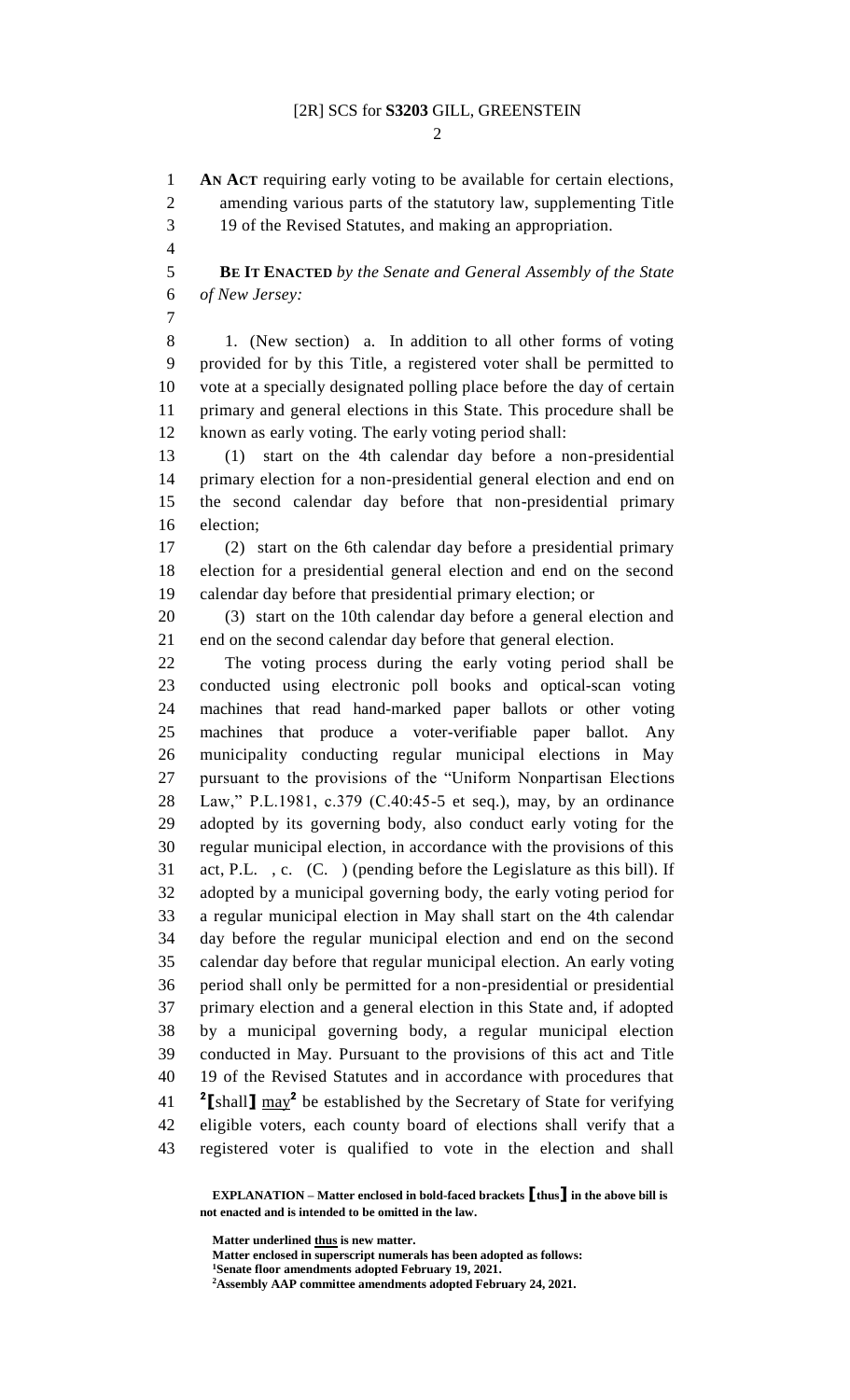prescribe the manner by which a registered voter may vote during such period.

 b. (1) For the primary and the general election, each county 4 board of elections shall designate at least three <sup>2</sup>, but not more than 5 five,<sup>2</sup> public locations within each county as the sites for early voting to occur, except that the county board shall designate at least 7 five <sup>2</sup>, but not more than seven,<sup>2</sup> public locations for early voting if the number of registered voters in the county is at least 150,000 but 9 less than 300,000, and shall designate at least seven <sup>2</sup>, but not more 10 than 10,<sup>2</sup> public locations for early voting if the number of 11 registered voters in the county is 300,000 or more. <sup>2</sup>This provision shall not be interpreted to prevent county boards of elections, at their discretion, from establishing additional locations in excess of 14 the five, seven, or 10 location limits respectively set forth herein; provided, however, that the State shall be required to provide 16 reimbursement for the costs of locations up to and including the five, seven, or 10 respective limits established herein, and shall not be required to provide reimbursement for additional locations 19 beyond those limits under section 6 of this act, P.L., c. (C.) 20 (pending before the Legislature as this bill).<sup>2</sup> The number of registered voters in each county shall be determined ahead of the selection of early voting sites pursuant to a uniform standard which shall be developed by the Secretary of State through the rulemaking process pursuant to the "Administrative Procedure Act," P.L.1968, c.410 (C.52:14B-1 et seq.). Whenever possible, early voting locations shall be geographically located so as to ensure both access in the part of the county that features the greatest concentration of population, according to the most recent federal decennial census of the United States, and access in various geographic areas of the county. All early voting locations shall be public facilities, such as county courthouses, public libraries and the offices of the municipal 32 clerk, county clerk, and county board of elections <sup>2</sup>, or places of public accommodation as provided under Title 10 of the Revised 34 Statues<sup>2</sup>. No public school building and no building used as a public 35 school <sup>2</sup>, as that term is defined under N.J.S.18A:1-1,<sup>2</sup> shall, however, be designated as an early voting location. The locations shall be designated at the same time as all other polling places are designated by the board of elections. In the event of a tie vote among members of the county board with respect to the selection of sites for early voting, the county clerk shall cast the deciding vote. Once early voting locations are designated in each county, county boards of election shall **<sup>2</sup> [**, as provided by the Secretary of State,**] 2** evaluate and, if deemed necessary, revise these locations in order to accommodate significant changes in the number of registered voters within each county, reflect the population distribution and density within each county, or because of similar circumstances. The  $\frac{47}{100}$  Secretary of State <sup>2</sup> [shall]  $\frac{may^2}{2}$  develop the criteria to be used by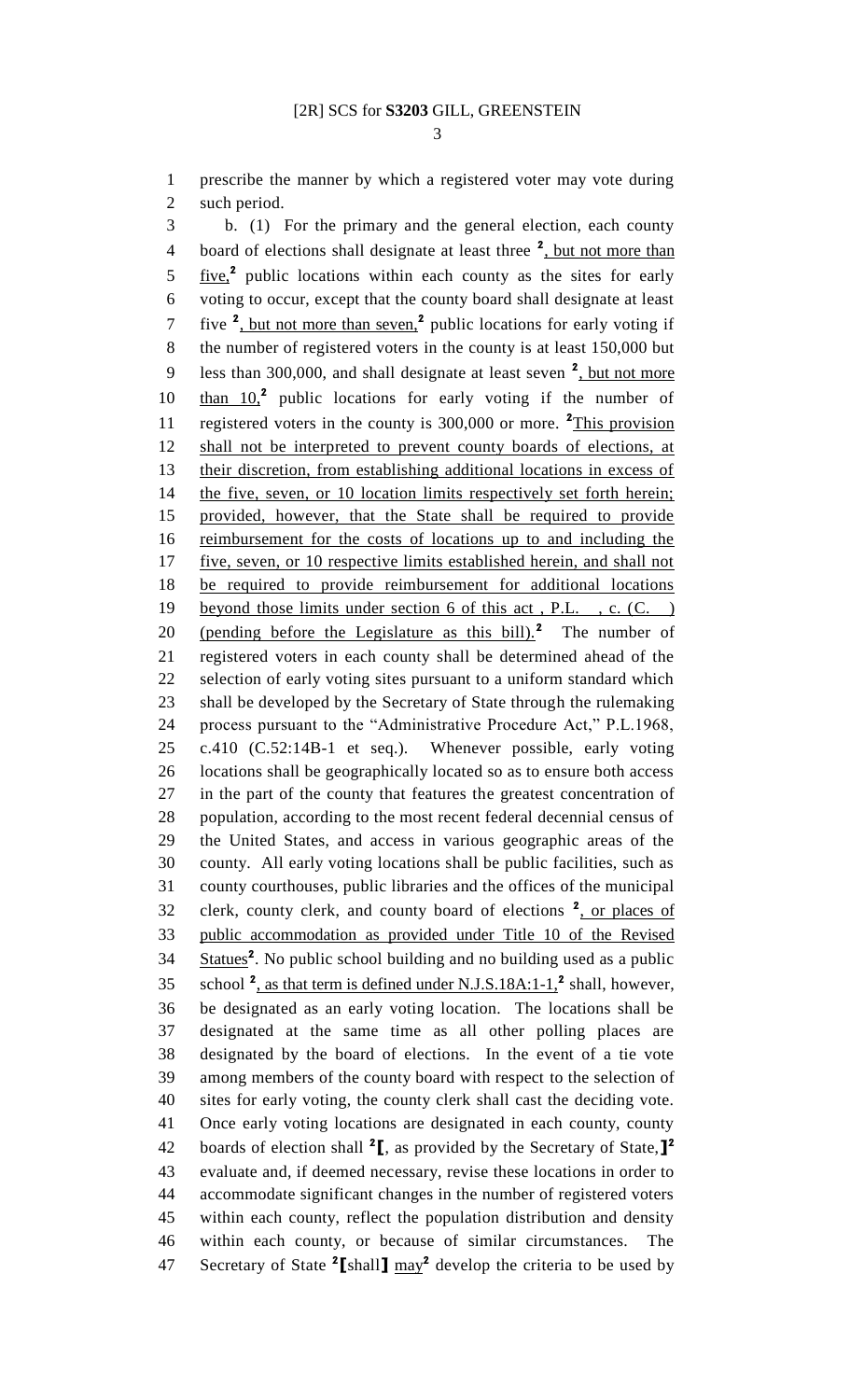county boards of election to revise the location of early voting sites and shall prescribe how often such revision shall take place.

 A voter shall be permitted to vote at any early voting site in the voter's county.

 (2) Whenever a municipality that conducts regular municipal elections in May chooses to participate in early voting for the regular municipal election, the county board of elections shall 8 designate at least one public location <sup>2</sup>, but not more than three 9 public locations,<sup>2</sup> within the municipality as the site  $2$ <sub>Or sites</sub><sup>2</sup> for 10 early voting to occur. <sup>2</sup>This provision shall not be interpreted to prevent a county board of elections, at its discretion, from 12 establishing additional locations in excess of the three location limit 13 set forth herein; provided, however, that the State shall be required to provide reimbursement for the costs of locations up to and including the three location limit established herein, and shall not be required to provide reimbursement for additional locations beyond that limit under section 6 of this act , P.L. , c. (C. ) 18 (pending before the Legislature as this bill).<sup>2</sup> Whenever possible, each such location shall be geographically located in the part of the municipality that features the greatest concentration of population, according to the most recent federal decennial census of the United States. All early voting locations shall be public facilities, such as 23 municipal courthouses and the offices of the municipal clerk <sup>2</sup>, or places of public accommodation as provided under Title 10 of the 25 Revised Statues<sup>2</sup>. No public school building and no building used as 26 a public school <sup>2</sup>, as that term is defined under N.J.S.18A:1-1,<sup>2</sup> shall be designated as an early voting location. The locations shall be designated at the same time as all other polling places are designated by the board of elections. In the event of a tie vote among members of the county board with respect to the selection of sites for early voting, the municipal clerk shall cast the deciding vote. Once early voting locations are designated in each 33 municipality, county boards of election shall <sup>2</sup>, as provided by the 34 Secretary of State, $]^2$  evaluate and, if deemed necessary, revise these locations in order to accommodate significant changes in the number of registered voters within each municipality, reflect the population distribution and density within each municipality, or because of similar circumstances. The Secretary of State **<sup>2</sup> [**shall**]**  $\text{may}^2$  develop the criteria to be used by county boards of election to revise the location of early voting sites and shall prescribe how often such revision shall take place.

 A voter shall be permitted to vote at any early voting site in the voter's municipality.

 c. Each early voting site in a county or municipality shall be open for early voting on Monday through Saturday from at least 10 AM to 8 PM, and on Sunday from at least 10 AM to 6 PM. Any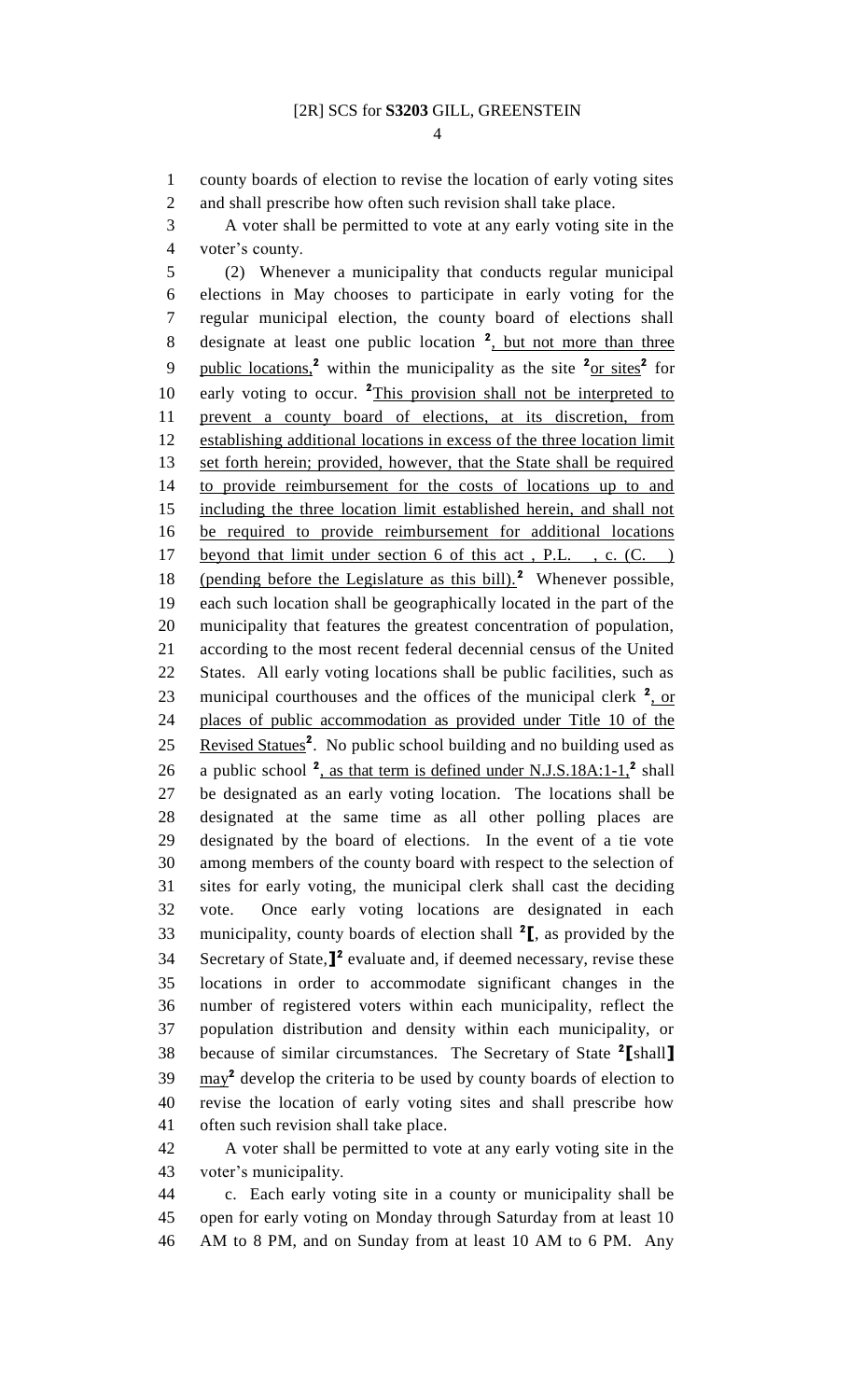voter who is on line at the time scheduled for the closing of an early voting site shall be permitted to vote.

 d. The election officers responsible for conducting early voting shall be the same as those responsible for conducting a primary and a general election, as appropriate, pursuant to this Title. The number of such officers and their hours of service shall be as determined by each county board of elections. The compensation for such officers shall be the same as provided to district board of election members serving at a school election pursuant to 10 R.S.19:45-6<sup>2</sup>, or that required pursuant to Article I, paragraph 23 of 11 the New Jersey Constitution, whichever is greater<sup>2</sup>.

 e. The restrictions governing the conduct of voters at a polling place on the days that early voting occurs, the procedures governing who is permitted in a polling place on such occasions and the prohibition on electioneering within 100 feet of a polling place during an election, shall be as provided in chapters 15, 34, 50 and 52 of Title 19 of the Revised Statutes and every other applicable section of this Title.

f. **<sup>2</sup> [**At least once**]** In real time using the electronic poll books**<sup>2</sup>** each day during the early voting period, and prior to the start of each regularly scheduled primary and general election, and regular municipal election in each non-partisan municipality choosing to participate in early voting, each county board shall make such changes as may be necessary to the voter's record in the Statewide 25 voter registration system <sup>2</sup> [and the signature copy register used at 26 each polling place<sup> $]^2$ </sup> to indicate that a voter has voted in that election using the early voting procedure.

 g. (1) Each county board shall be responsible for forming and executing a written plan to ensure, to the greatest extent possible, the integrity of the voting process and the security of ballots used during the early voting period, including the security of voting machines, voted ballots, and election records. The plan shall be based on guidelines established by the Secretary of State and shall be submitted thereto no later than December 15 of each year. The Secretary of State shall review and, if deemed necessary thereby, require changes to a plan no later than February 1 of each year. Each plan shall specify a chain of custody and security plan for the voting machines, and a chain of custody for the voted ballots and election records and materials, and shall require, among other specifications deemed necessary by the Secretary of State and county boards of election, that all voted ballots shall be transferred at the end of each early voting day to county boards of election for safekeeping. After the voted ballots are transferred to the county board of elections at the end of each early voting day, a county board may elect to impound those voted ballots on a secure server, or by any other means deemed appropriate by the Secretary of State. The voted ballots shall not be canvassed until the closing of the polls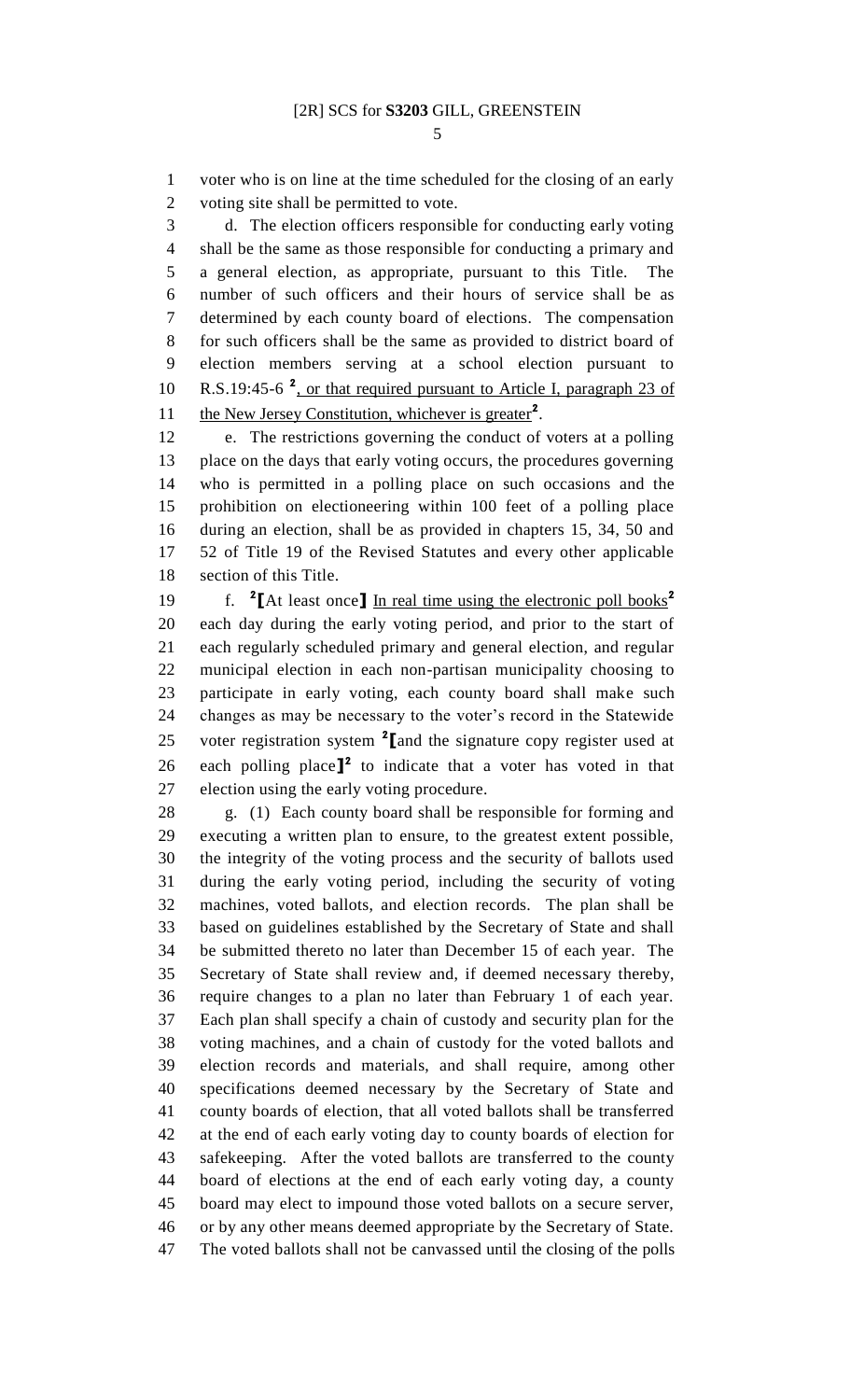on election day as required pursuant to section 4 of this act, 2 P.L., c. (C. ) (pending before the Legislature as this bill). <sup>2</sup>The results of the voted ballots cast during early voting shall remain confidential and shall be disclosed only in accordance with the provisions of Title 19 of the Revised Statutes, regulations, and guidelines concerning the disclosure of election results, and a violation shall be subject to the penalties established by law.**<sup>2</sup>** 

 (2) Notwithstanding the provisions of this subsection, in the 9 year in which P.L., c. (C.) (pending before the Legislature as this bill) becomes law, each county board shall submit its plan to 11 the Secretary of State within  ${}^{2}$ [15]  $30^{2}$  days following the effective date of this act and the Secretary of State shall review it and, if deemed necessary thereby, require changes in the plan within 45 days following the effective date of this act.

 h. Each county board shall make certain that each polling place used for early voting shall be accessible to individuals with disabilities and the elderly, in compliance with the "Americans with Disabilities Act of 1990" (42 U.S.C. s.12101 et seq.), and that each polling place provides such voters, including the blind and visually impaired, the same opportunity for access and participation, including privacy and independence, as other voters in compliance with the "Help America Vote Act of 2002" (42 U.S.C. s.15481).

 i. The Secretary of State shall establish a printing on demand ballot and elections system. At a minimum, the system shall be compatible with the Statewide voter registration system established pursuant to section 1 of P.L.2005, c.145 (C.19:31-31) and any electronic poll books provided by section 1 of P.L.2019, c.80 (C.19:31-35). Each polling place used for early voting shall have a computer, tablet, or other electronic device to print provisional ballots for voters required to vote by provisional ballot in accordance to the provisions of Title 19 of the Revised Statutes or 32 due to an equipment malfunction  ${}^{2}$ [, a voter file, a polling record or signature copy register,**]** as further provided under section 3 of  $P.L.2019$ , c.80 (C.19:31-37),<sup>2</sup> or any other election related material, if needed. A computer, tablet, or other electronic device and the printer used to print election materials at a polling place shall not be used unless it has been certified by the Secretary of State. The Secretary of State shall adopt and publish standards and regulations governing the certification and use of computer, tablets, or other electronic devices and printers to print election materials at each polling place used for early voting. The Secretary of State shall not certify a computer, tablet, or other electronic device or printer unless it is in compliance with the secretary's standards.

 j. Each polling place used for early voting shall also have such appropriate supplies, ballots and other materials deemed necessary by the Secretary of State or as is required currently for a polling place on the day of any election by Title 19 of the Revised Statutes.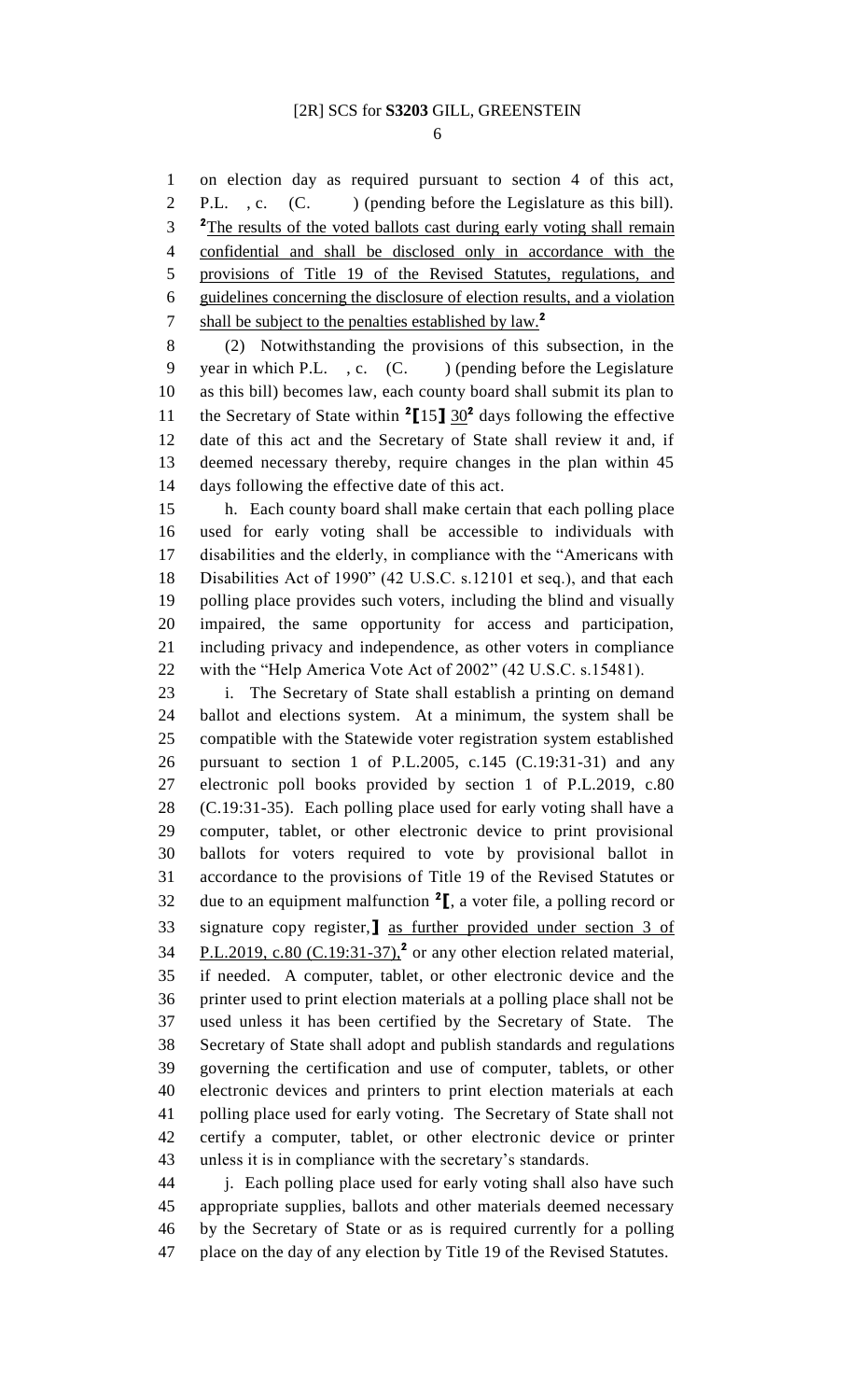2. (New section) a. The appointment of challengers for early

2 voting shall be in the <sup>1</sup>I manner provided in subsection b. of section 1 of P.L.1960, c.82 (C. 19:7-6.1) for all elections.**]** following manner: (1) The chairperson of the county committee of any political party 5 that has duly nominated any candidate for public office to be voted for at an election by all the voters within the county or any political division thereof greater than a single municipality, or where the election is within and for a single municipality only, or any subdivision thereof, then the chairperson of the municipal committee of the political party making such nomination within and for such single municipality, or subdivision thereof, may appoint two challengers for each grouping of candidates choosing to be grouped together on the ballot for each early voting site in the chairperson's 14 county or municipality, as the case may be. If two or more candidates choosing to be grouped together on the ballot do not belong to an organization represented by a county or municipal committee of any 17 political party, as the case may be, the candidate listed on the highest 18 position on the ballot for that grouping of candidates may appoint two 19 challengers for that grouping of candidates for each early voting site in 20 the county or municipality, as the case may be. (2) A candidate who has filed a petition for an office to be voted for at the primary election, and a candidate for an office whose name may appear upon the ballot to be used in any election, may act as a 24 challenger. A candidate who is not grouped with any other candidate on the ballot may appoint two challengers for each early voting site at 26 which the candidate is to appear on the ballot, but only two challengers shall be allowed for each early voting site to represent all the candidates choosing to be grouped together on the ballot. (3) Whenever a public question shall appear on the ballot to be voted upon by the voters of an election district and application has been made by the proponents or opponents of such public question for the appointment of challengers, the county board may in its discretion appoint two challengers each to represent such proponents or opponents at each early voting site. b. Not more than the challengers authorized pursuant to paragraphs (1) through (3) of subsection a. of this section shall be present at any one time in any early voting site while serving and exercising the powers of a challenger and during the hours when the polls are open for early voting.  $c^{1}$  $\therefore$  The name and address of each challenger, including a candidate acting as a challenger or a challenger representing a grouping of two or more candidates, together with the number or name and location of the **<sup>1</sup> [**polling place**]** early voting site**<sup>1</sup>** at which the challenger is to serve, shall be filed with the county board of elections not later than the fifth day preceding the start of the early voting period.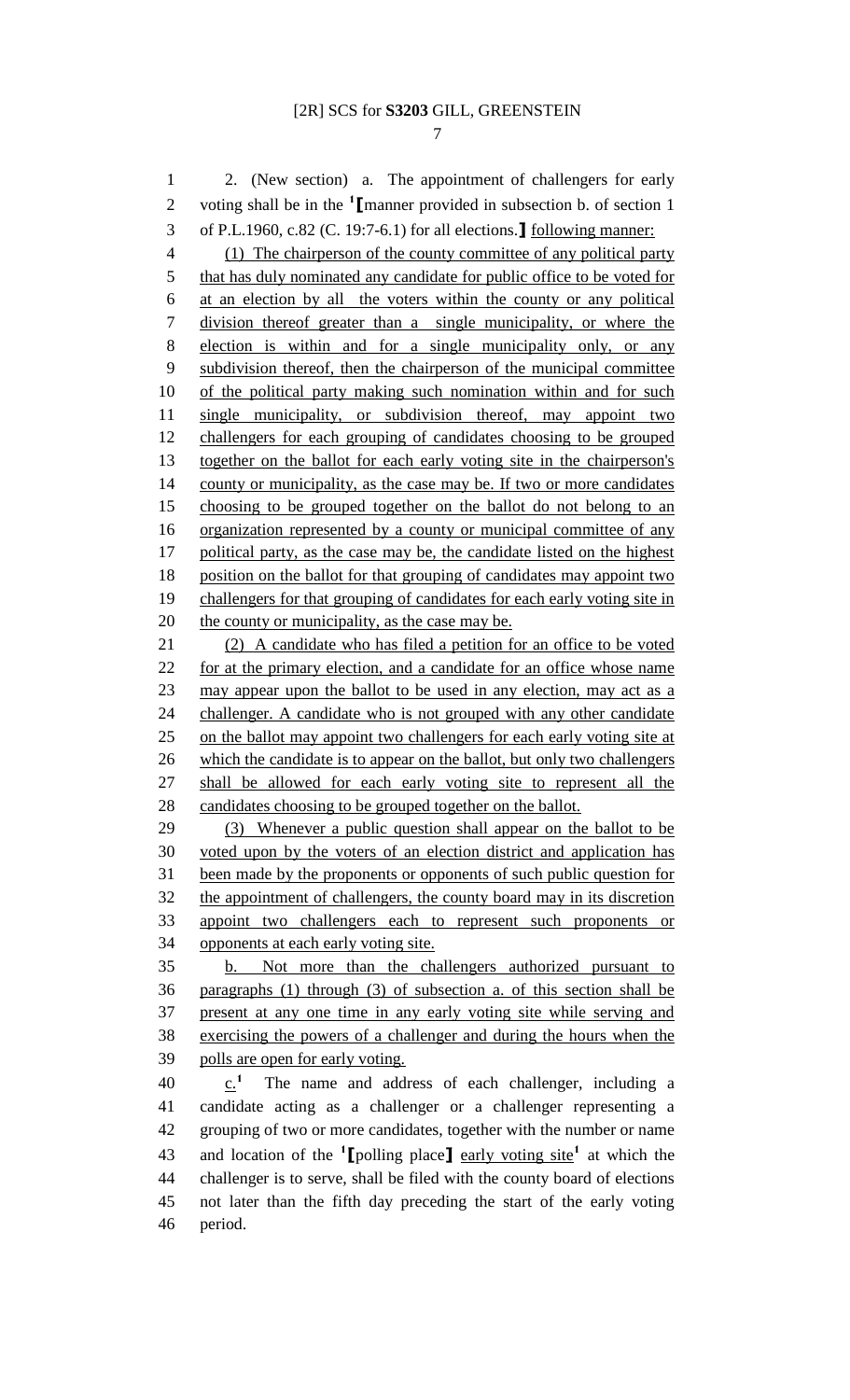**[b.]**  $\underline{d}$ <sup>1</sup> Each challenger, including a candidate acting as a challenger or a challenger representing a grouping of two or more candidates, shall have all of the powers of challengers serving at other elections, as provided for in R.S.19:7-5 and by R.S.19:15-1 et seq.

 **[c.]**  $e^{i}$  Any voter whose name does not appear on a challenge list but who is challenged as not qualified or entitled to vote by a challenger duly appointed pursuant to this section shall be entitled to the rights and protections provided by R.S.19:15-18 et seq., and every other applicable section of this Title.

 3. (New section) During each early voting period, the county board shall make available to the public a tally of the total number of voters who have cast a ballot at each early voting location during the previous day. The county boards shall prepare an electronic data file listing the names of the individual voters who cast a ballot during the early voting period. This information shall be made available to the public in an electronic format pursuant to rules adopted by the county board and subject to review each year by the Secretary of State. The information shall be updated and made available to the public no later than noon of each day during the early voting period and shall at the same time be provided to the clerk of the county in which early voting is occurring and to the Secretary of State.

 4. (New section) An early vote cast in an election, as provided 26 for in this act, P.L. , c.  $(C.$  ) (pending before the Legislature as this bill), shall not be canvassed prior to the closing of the polls on the day of an election.

 Every provisional ballot voted in each such election and determined by a county board to be valid shall be counted and shall be part of the official tally of the results of the election.

 5. (New section) In addition to any publications required under Title 19 of the Revised Statutes, the Secretary of State and each county board of elections shall cause to be published information concerning the early voting procedure on the Department of State's website and on each county's website. The early voting information shall include, but may not be limited to, a notice to the public concerning their eligibility to participate in early voting, the duration of the early voting period, and the locations and hours of operation of specially designated polling places for early voting in each county.

 6. (New section) In compliance with the provisions of Article VIII, Section II, paragraph 5 of the New Jersey Constitution, upon application for reimbursement by a county governing body or a municipal governing body, as may be appropriate, to the Secretary of State and approval of the application by the Director of the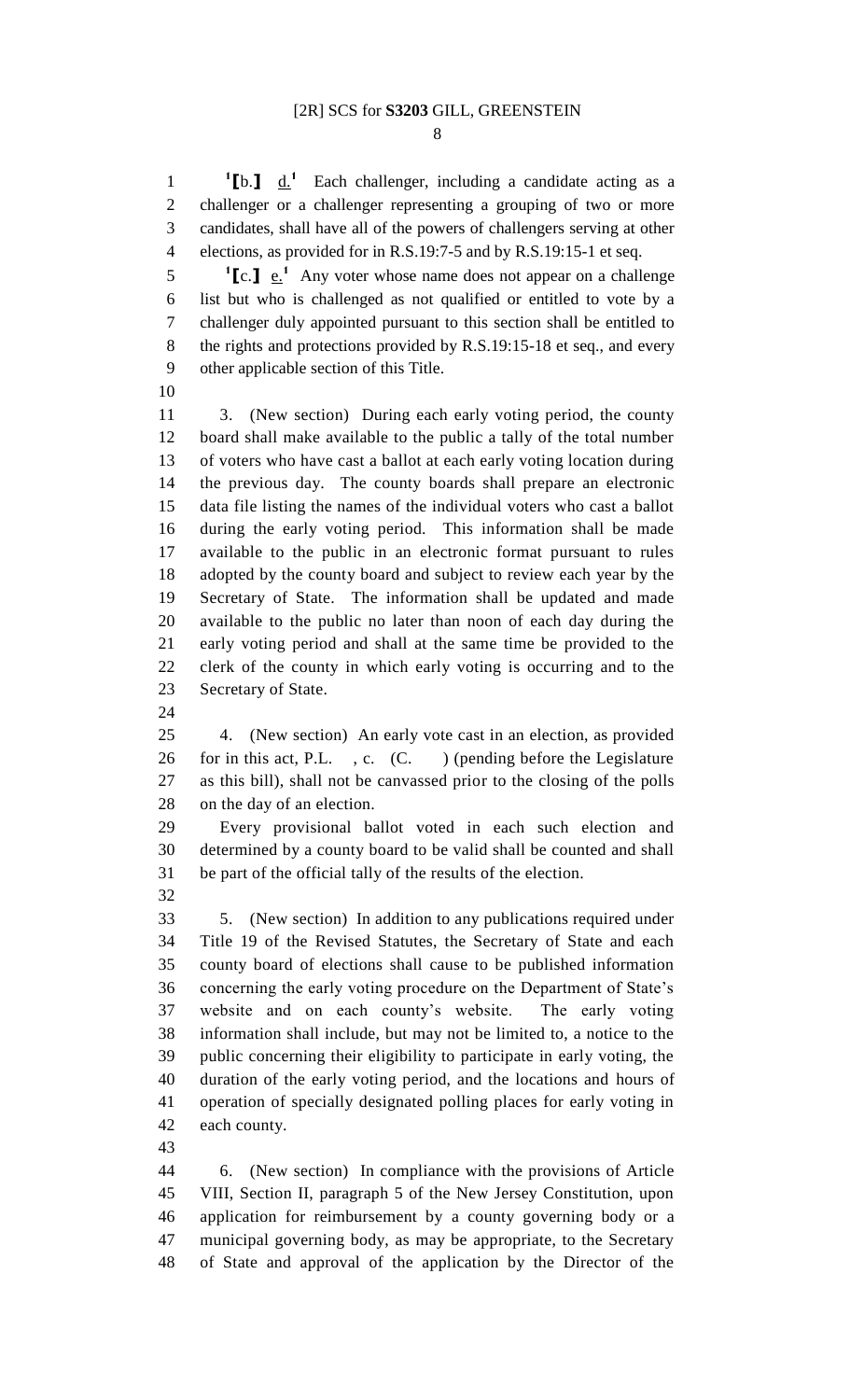Division of Budget and Accounting in the Department of the Treasury, a county or municipality shall be reimbursed by the State for any additional costs incurred by the county or municipality as a result of the provisions of this act, P.L. , c. (C. ) (pending before the Legislature as this bill).

 7. (New section) The Secretary of State is hereby authorized to make such adjustments to regulations issued pursuant to Title 19 of 9 the Revised Statutes <sup>2</sup> and to issue any new regulations<sup>2</sup> as may be necessary to effectuate the purposes of this act, which regulations shall be effective immediately upon filing with the Office of Administrative Law for a period not to exceed 18 months, and may, thereafter, be amended, adopted or readopted in accordance with the provisions of the "Administrative Procedure Act," P.L.1968, c.410 (C.52:14B-1 et seq.).

8. R.S.19:12-7 is amended to read as follows:

 19:12-7. a. The county board in each county shall cause to be published in a newspaper or newspapers which, singly or in combination, are of general circulation throughout the county, a notice containing the information specified in subsection b. hereof, except for such of the contents as may be omitted pursuant to subsection c. or d. hereof. Such notice shall be published once during the 30 days next preceding the day fixed for the closing of the registration books for the primary election, once during the calendar week **[**next**]** preceding the week in which the early voting period for the primary election for the general election **[**is held**]** begins, once during the 30 days next preceding the day fixed for the closing of the registration books for the general election, and once during the calendar week **[**next**]** preceding the week in which the early voting period for the general election **[**is held**]** begins.

b. Such notice shall set forth:

(1) For the primary election for the general election:

 (a) That a primary election for making nominations for the general election, for the selection of members of the county committees of each political party, and in each presidential year for the selection of delegates and alternates to national conventions of political parties, will be held on the day and between the hours provided for by or pursuant to this Title, and the days, hours, and places at which early voting shall be available in the county.

 (b) The place or places at which and hours during which a person may register, the procedure for the transfer of registration, and the date on which the books are closed for registration or transfer of registration.

 (c) The several State, county, municipal and party offices or positions to be filled, or for which nominations are to be made, at such primary election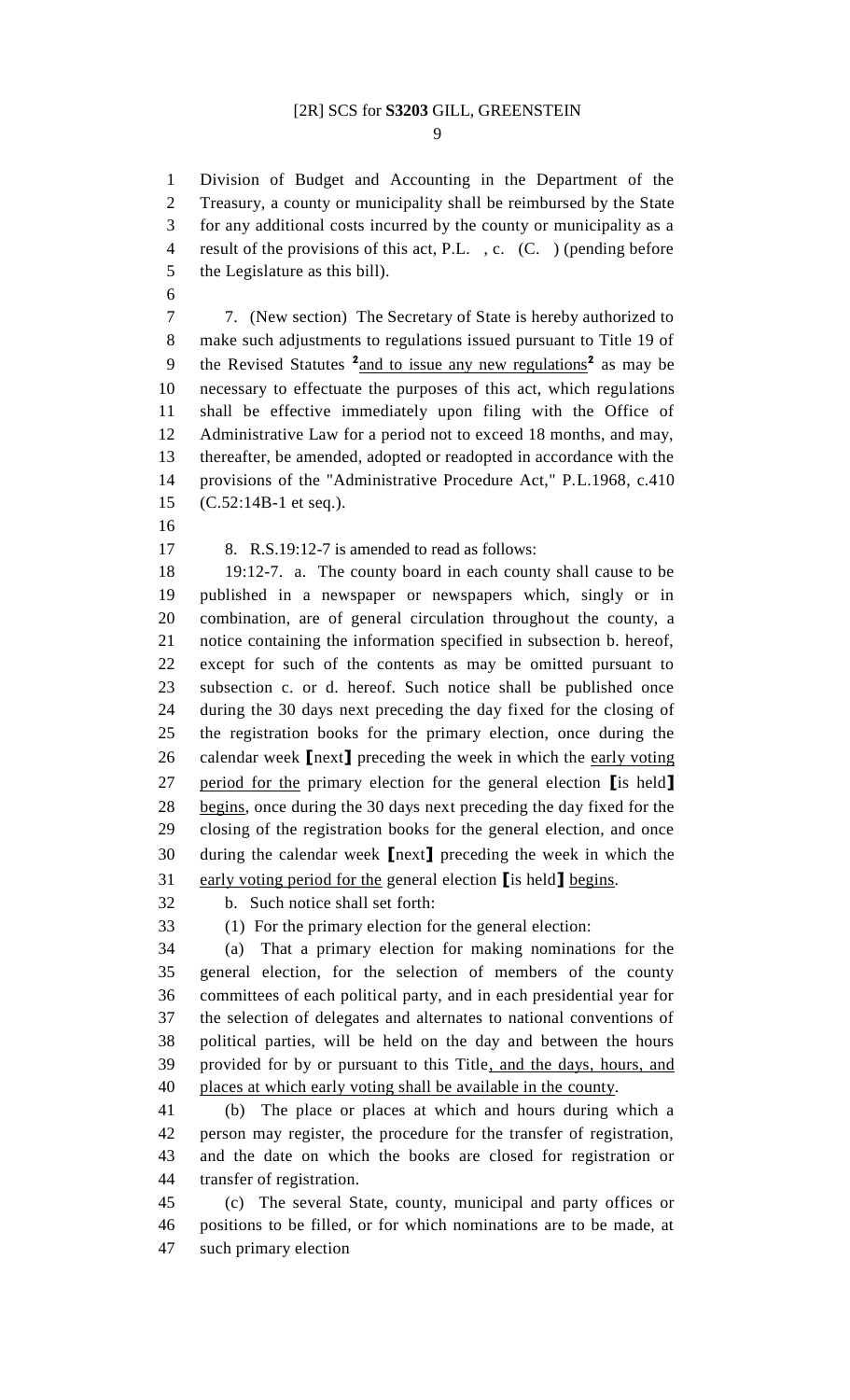(d) The existence of registration and voting aids, including: (i) the availability of registration and voting instructions at places of registration as provided under R.S.19:31-6; and (ii), if available, the accessibility of voter information to the deaf by means of a telecommunications device.

 (e) The availability of assistance to a person unable to vote due to blindness, disability or inability to read or write.

 (f) I n the case of the notice published during the calendar week **[**next**]** preceding the week in which the early voting period for the primary election **[**is held**]** begins, that a voter who, prior to the election, shall have moved within the same county without (i) filing, on or before the 21st day preceding the election, a notice of change of residence with the commissioner of registration of the county or the municipal clerk of the municipality in which the voter resides on the day of the election, (ii) returning the confirmation notice sent to the voter by the commissioner of registration of the county, if such a notice has been sent to the voter, or (iii) otherwise notifying the commissioner of registration of the voter's change of address within the county shall be permitted to correct the voter's registration and to vote in the primary election by provisional ballot at the polling place of the district in which the voter resides on the day of the election. The notice shall further provide that the voter may contact the county commissioner of registration or municipal clerk or may view polling place location information on the Division of Elections website to determine the proper polling place location for the voter.

(2) For the general election:

 (a) That a general election will be held on the day and between 29 the hours provided for by or pursuant to this Title, and the days, hours and places at which early voting shall be available in the county, and, where applicable, shall include annual school elections and annual fire district elections held on that date.

 (b) The place or places at which and hours during which a person may register, the procedure for transfer of registration, and the date on which the books are closed for registration or transfer of registration.

 (c) The several State, county and municipal offices, and where applicable, school board offices and fire district offices to be filled, notice of any school district propositions to be submitted to the people and, except as provided in R.S.19:14-33 of this Title as to publication of notice of any Statewide proposition directed by the Legislature to be submitted to the people, the State, county, municipal and fire district public questions to be voted upon at such general election.

 (d) The existence of registration and voting aids, including: (i) the availability of registration and voting instructions at places of registration as provided under R.S.19:31-6; and (ii) the accessibility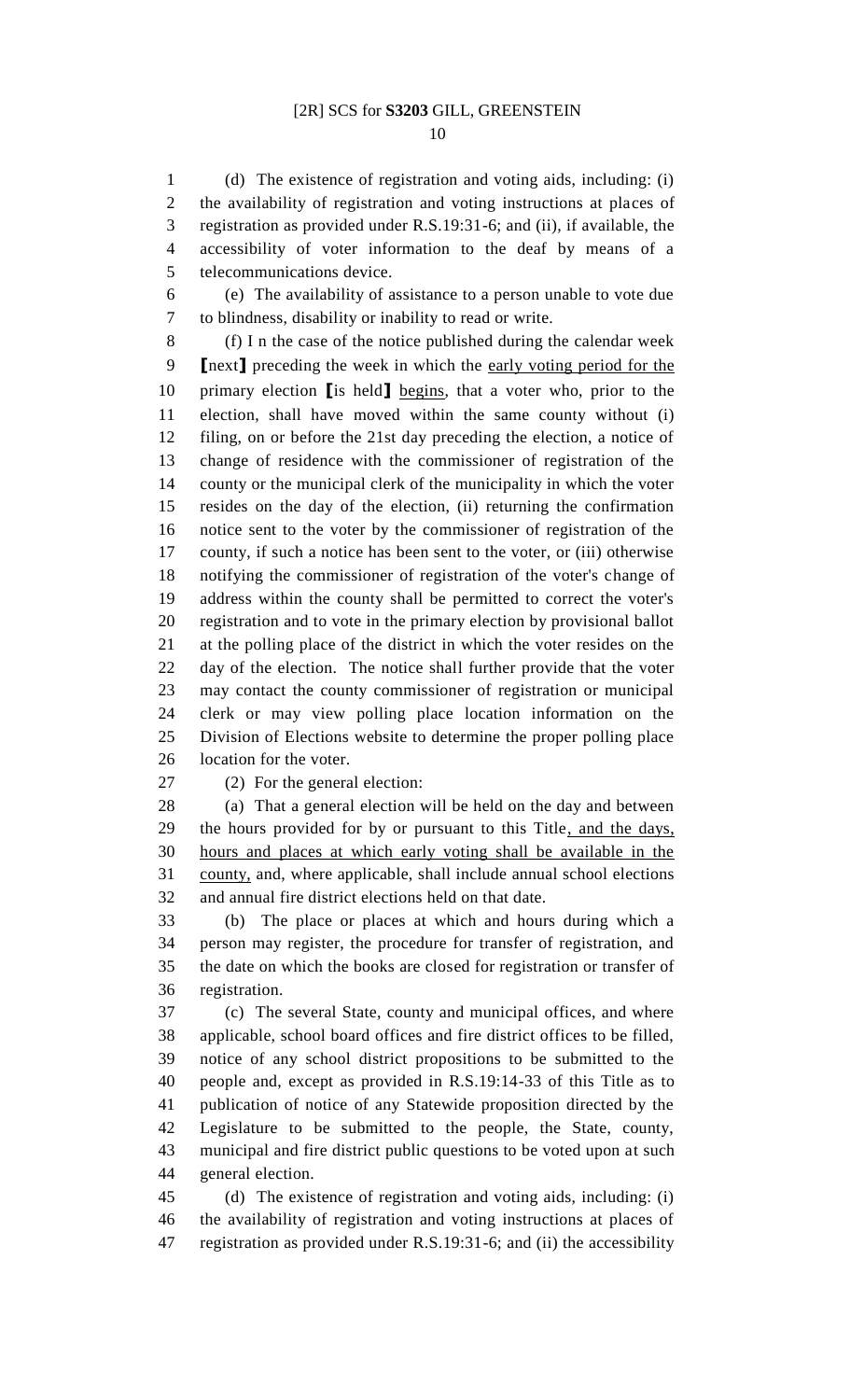of voter information to the deaf by means of a telecommunications device.

 (e) The availability of assistance to a person unable to vote due to blindness, disability or inability to read or write.

 (f) In the case of the notice published during the calendar week **[**next**]** preceding the week in which the early voting period for the general election **[**is held**]** begins, that a voter who, prior to the election, shall have moved within the same county without (i) filing, on or before the 21st day preceding the election, a notice of change of residence with the commissioner of registration of the county or the municipal clerk of the municipality in which the voter resides on the day of the election, (ii) returning the confirmation notice sent to the voter by the commissioner of registration of the county, if such a notice has been sent to the voter, or (iii) otherwise notifying the commissioner of registration of the voter's change of address within the county shall be permitted to correct the voter's registration and to vote in the general election by provisional ballot at the polling place of the district in which the voter resides on the day of the election. The notice shall further provide that the voter may contact the county commissioner of registration or municipal clerk or may view polling place location information on the Division of Elections website to determine the proper polling place location for the voter.(3) For a school election:

(a) The day and time thereof,

(b) The offices, if any, to be filled at the election,

 (c) The substance of any public question to be submitted to the voters thereat,

 (d) That a voter who, prior to the election, shall have moved within the same county without (i) filing, on or before the 21st day preceding the election, a notice of change of residence with the commissioner of registration of the county or the municipal clerk of the municipality in which the voter resides on the day of the election, (ii) returning the confirmation notice sent to the voter by the commissioner of registration of the county, if such a notice has been sent to the voter, or (iii) otherwise notifying the commissioner of registration of the voter's change of address within the county shall be permitted to correct the voter's registration and to vote in the school election by provisional ballot at the polling place of the district in which the voter resides on the day of the election,

 (e) That if the voter has any questions as to where to vote on the day of the election, the voter may contact the county commissioner of registration or municipal clerk or may view polling place location information on the Division of Elections website to determine the proper polling place location for the voter; and

(f) Such other information as may be required by law.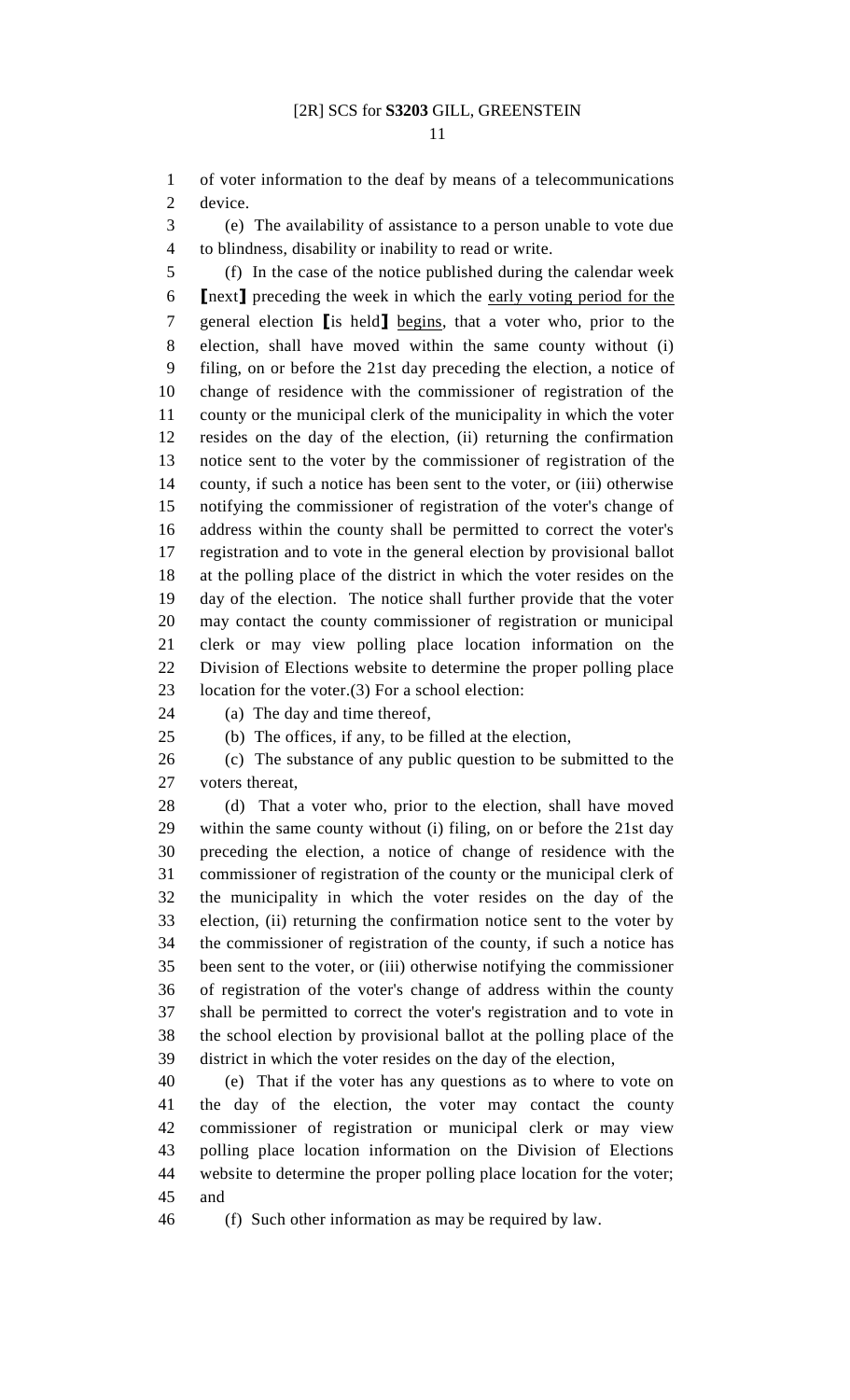c. If such publication is made in more than one newspaper, it 2 shall not be necessary to duplicate in the notice published in each such newspaper all the information required under this section, so long as:

 (1) The municipal officers or party positions to be filled, or nominations made, or municipal public questions to be voted upon by the voters of any municipality, shall be set forth in at least one newspaper having general circulation in such municipality;

 (2) All offices to be filled, or nominations made therefor, or public questions to be voted upon, by the voters of the entire State or of the entire county shall be set forth in a newspaper or newspapers which, singly or in combination, have general circulation throughout the county;

 (3) Information relating to nominations and elections in each Legislative District comprised in whole or part in the county, shall be published in at least a newspaper or newspapers which singly or in combination, have general circulation in every municipality of the county which is comprised in such legislative district.

 d. Such part or parts of the original notices as published which pertain to day of registration or primary election which has occurred shall be eliminated from such notice in succeeding insertions.

e. (Deleted by amendment, P.L.1999, c.232.)

 f. The cost of publishing the notices required by this section shall be paid by the respective counties, unless otherwise provided for by law.

 g. Notices required to be published or posted pursuant to this section shall set forth a general description of the contents of the voter information notice provided for in section 1 of P.L.2005, c.149 (C.19:12-7.1), how the notice may be viewed or obtained prior to the day of an election, and that the notice will be posted in each polling place on the day of an election.

(cf: P.L.2019, c.170, s.1)

 9. Section 1 of P.L.2005, c.149 (C.19:12-7.1) is amended to read as follows:

 1. a. A county board of elections shall have posted a voter information notice, which shall be referred to as a voter's bill of rights, in a conspicuous location in each polling place **[**before the opening of the polls on the day of any election**]** and each specially designated polling place used for early voting before voting begins.

The notice shall contain:

 the date of the election and the hours during which polling places will be open;

 a statement that sample ballots are available at the polling place for review by the voter;

 instruction for the use of the voting machine in that polling place and an explanation of what instructions for voting are available at the polling place for the voter;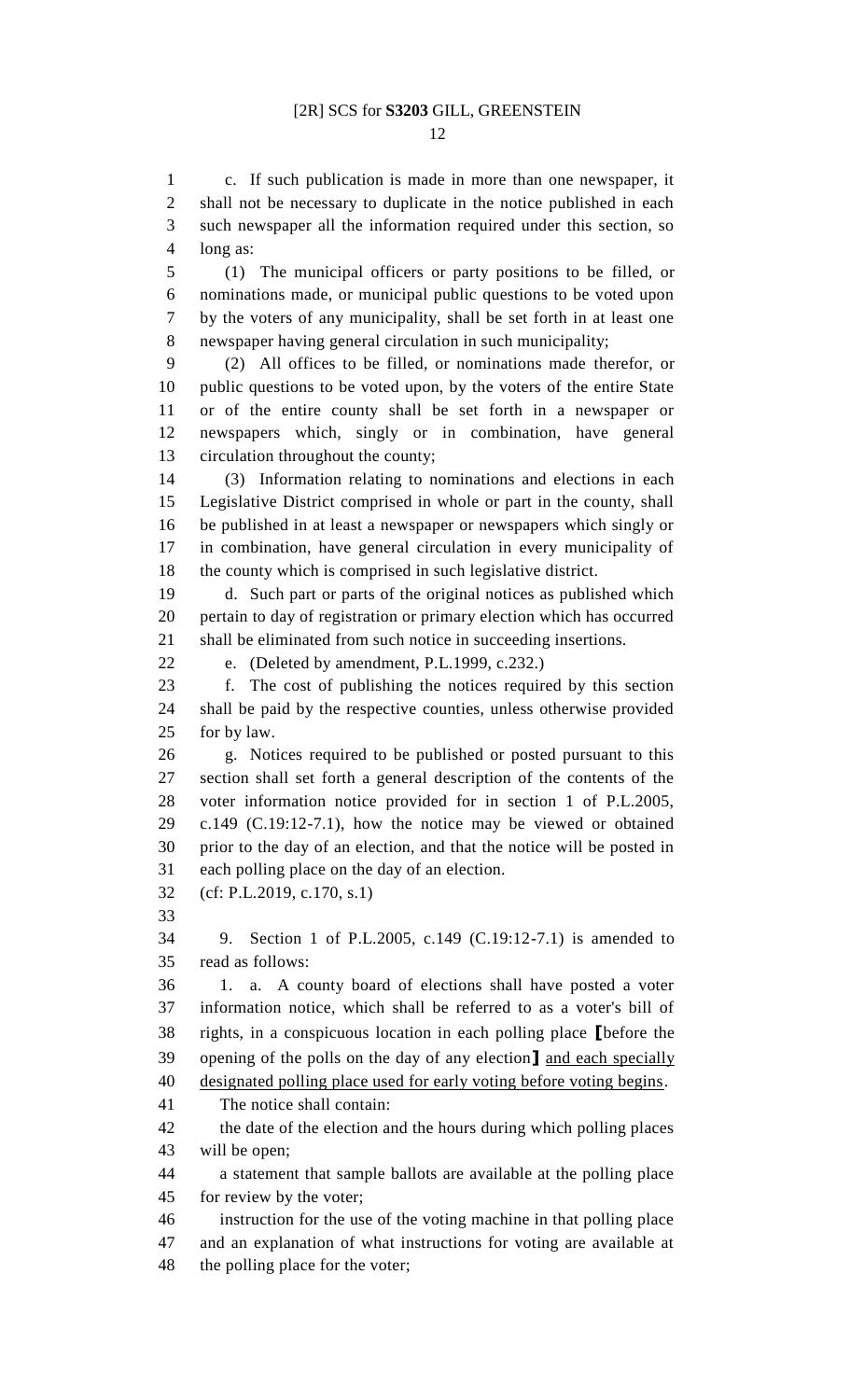instruction for a voter who is voting for the first time; instruction for a voter who is required to provide identification pursuant to the federal "Help America Vote Act of 2002" and R.S.19:15-17 prior to casting a vote; instruction on how to cast a vote if the voter cannot be present at a polling place on the day of the election; an explanation of the right of the voter to vote in **[**privacy**]** 8 private, regardless of the voter's physical abilities; an explanation of the right of the voter to a provisional ballot, including in the event that a mail-in ballot has been applied for and not received or not transmitted to the county board of elections before the day of any election, and the other circumstances under which a voter has a right to a provisional ballot; an explanation of the right of the voter to receive a replacement ballot for a ballot that has been spoiled, destroyed, lost or never received; an explanation of the right of the voter to ask for and receive assistance in voting; an explanation of the right of the voter to take a reasonable amount of time in casting a vote on a voting machine; an explanation of the right of the voter to bring written material into the polling place for the voter's personal use in casting a vote; instruction on how to contact the appropriate officials if a voter's right to vote or right to otherwise participate in the electoral process has been challenged or violated; general information on federal and State laws that prohibit acts of fraud or misrepresentation and the penalties for those acts; an explanation of the right of the voter to confidentially discover the status of their ballot using the "Track My Ballot" user portal; an explanation that "All ballots are counted and your vote remains anonymous"; an explanation of the right of the voter that if their ballot was rejected, a notice will be issued to the voter within 24 hours after a decision is made to reject the ballot. The voter will have up to 48 hours prior to the date for the final certification of the results of the election to provide a cure for their ballot; an explanation giving the options for the voter to provide the cure to their rejected ballot; an explanation that no voters shall be intimidated or otherwise unduly influenced by political insignia while voting. No person shall wear, display, sell, give or provide any political or campaign slogan, badge, button or other insignia associated with any political party or candidate to be worn at or within one hundred feet of the polls or within the polling place or room, on any primary, general or special election day or on any commission government election day, except the badge furnished by the county board as provided by law. This includes any political gear representing the campaign slogans, logos, or depictions or representations of any political party or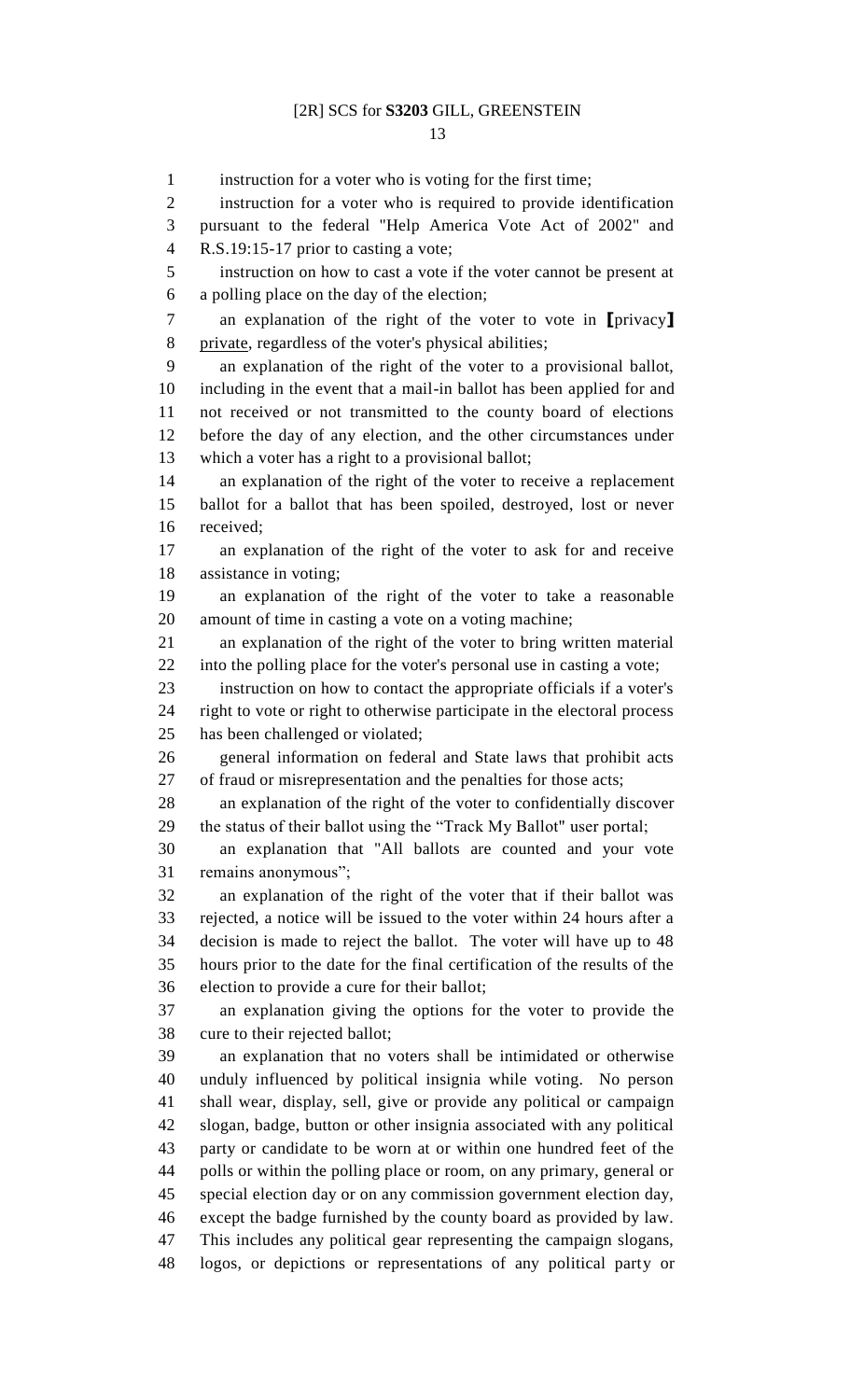candidate such as merchandise sold directly from a political party, campaign, candidate, or by third parties and vendors representing any political party or campaign or candidate. A person violating any of these provisions is guilty of a disorderly persons offense and will not be permitted on the premises and can only return to vote after the removal of prohibited political insignia; and

 such other statement, instruction or explanation the Secretary of State may deem appropriate to ensure the full and knowledgeable participation of the voter in the process.

 The requirement to post this notice in each polling place shall not replace, supersede or void any other requirement set forth in law for the posting of information in each polling place apart from the voter information notice. The poster promoting the use of voting by mail prepared and distributed by the Secretary of State pursuant to R.S.19:8-6 shall be displayed next to or as close as may be possible to the voter information notice.

 b. The Secretary of State shall prescribe the form and specific content of the voter information notice, which may be comprised of more than one page. If the notice is comprised of more than one page, each page shall be posted separately. For an election district in which the primary language of 10 percent or more of the registered voters is a language other than English, the Secretary of State shall prescribe an official version of the voter information notice in that other language or languages for use in that election district. The notice shall be posted in English and in the other language or languages in the polling places in each such district. The alternate language shall be determined based on information from the latest federal decennial census.

 c. A county board of elections may modify or supplement the voter information notice used in a county or municipality to provide additional information specific to that county or a municipality in that county, provided, however, that any such modification or supplementation shall be submitted to the Secretary of State for prior approval.

 d. The voter information notice shall be printed on each sample ballot, to the extent practicable, or if not practicable, information on how to view or obtain a copy of the voter information notice shall be printed on each sample ballot.

 e. The voter information notice, including one modified or supplemented pursuant to subsection c. of this section, shall be made accessible on the official Internet site of the State by the Secretary of State and each county board of elections shall ensure that the official Internet site of the county contains a link to that notice.

f. (Deleted by amendment, P.L.2020, c.70)

 g. The State shall be liable for the costs incurred by local government entities for compliance with this section, and they shall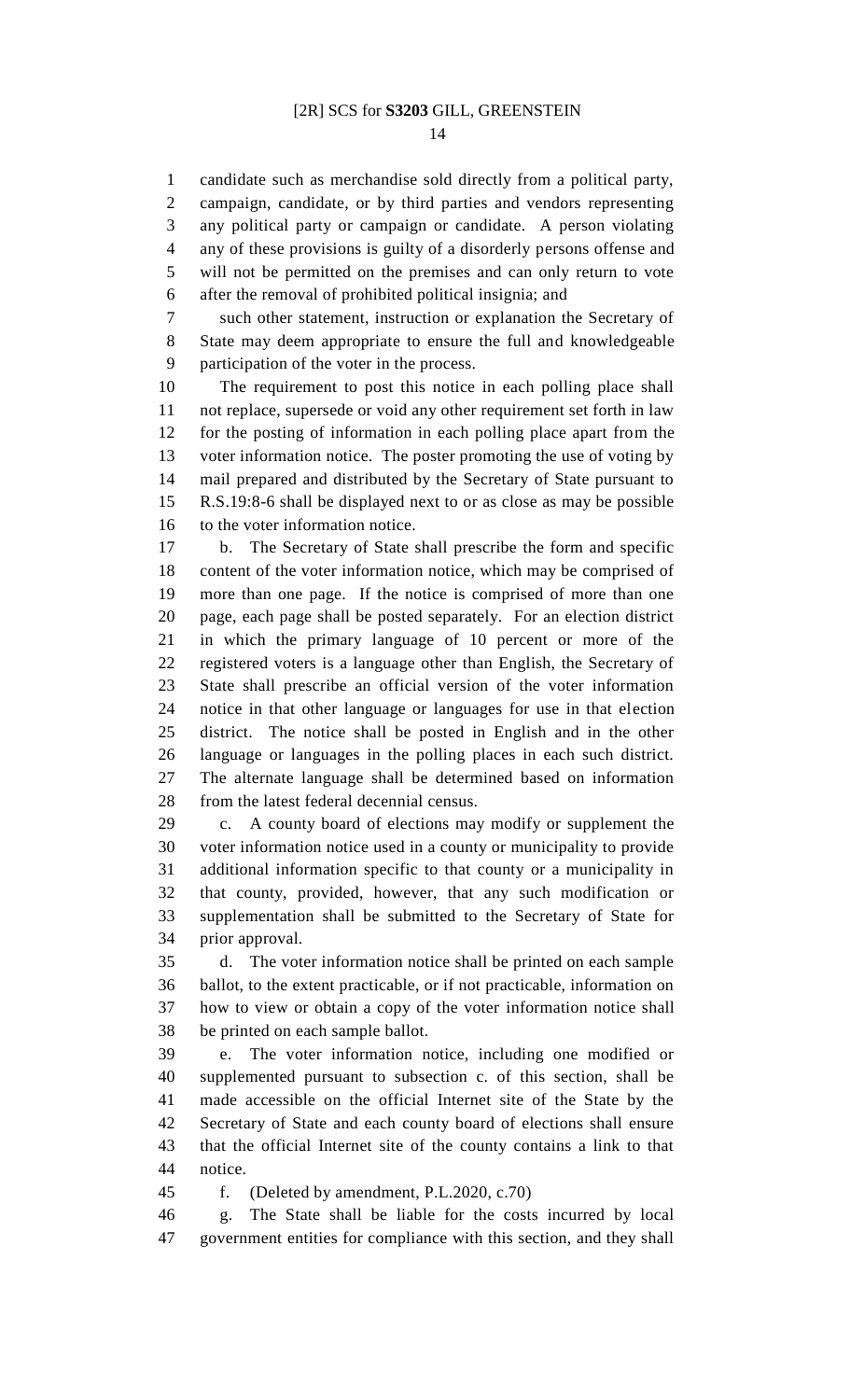be reimbursed for those costs, upon application, by the State Treasurer. (cf: P.L.2020, c.71, s.2) 10. R.S.19:14-21 is amended to read as follows: 19:14-21. The county clerk shall cause samples of the official general election ballot to be printed in English, but for each election district within the county in which the primary language of 10% or more of the registered voters is Spanish, shall cause samples of the official general election ballot to be printed bilingually in English and Spanish. a. In counties not having a superintendent of elections where the county board of elections does not have the equipment or facilities to address and mail sample ballot envelopes, the county clerk not later than noon of the eighth day prior to the start of the early voting period for the general election shall furnish to the municipal clerk of each municipality in his county one and one- tenth times as many such sample ballots and stamped envelopes as there are voters registered, less the number of voters who have been sent a confirmation notice pursuant to subsection d. of R.S.19:31-15 and have not responded, to enable each **[**district board in each municipality**]** municipal clerk to mail one of such sample ballots to each voter who is registered in the municipality, except those voters who have been sent a confirmation notice pursuant to subsection d. of R.S.19:31-15 and have not responded, for such election and shall take a receipt for the same from each of the municipal clerks, which receipt shall indicate the number of such sample ballots and stamped envelopes delivered by the county clerk and the date and hour of their delivery. b. In counties having a superintendent of elections, and in other counties where the county board of elections may have the equipment or facilities to prepare a properly stamped envelope addressed to each registered voter in the county for mailing, the county clerk, not later than the **[**thirtieth**]** eighth day preceding the start of the early voting period for the general election, shall furnish to the commissioner of registration located in his county one and one-tenth times as many stamped envelopes as there are registered voters in the county, less the number of voters who have been sent a confirmation notice pursuant to subsection d. of R.S.19:31-15 and have not responded, and not later than noon of the **[**twelfth**]** seventh day preceding the start of the early voting period for the

 general election shall furnish to the commissioner of registration located in the county, one and one-tenth times as many sample ballots as there are registered voters in the county to enable the commissioner of registration of the county to mail one of such sample ballots to each voter registered in the county, except those voters who have been sent a confirmation notice pursuant to subsection d. of R.S.19:31-15 and have not responded, for such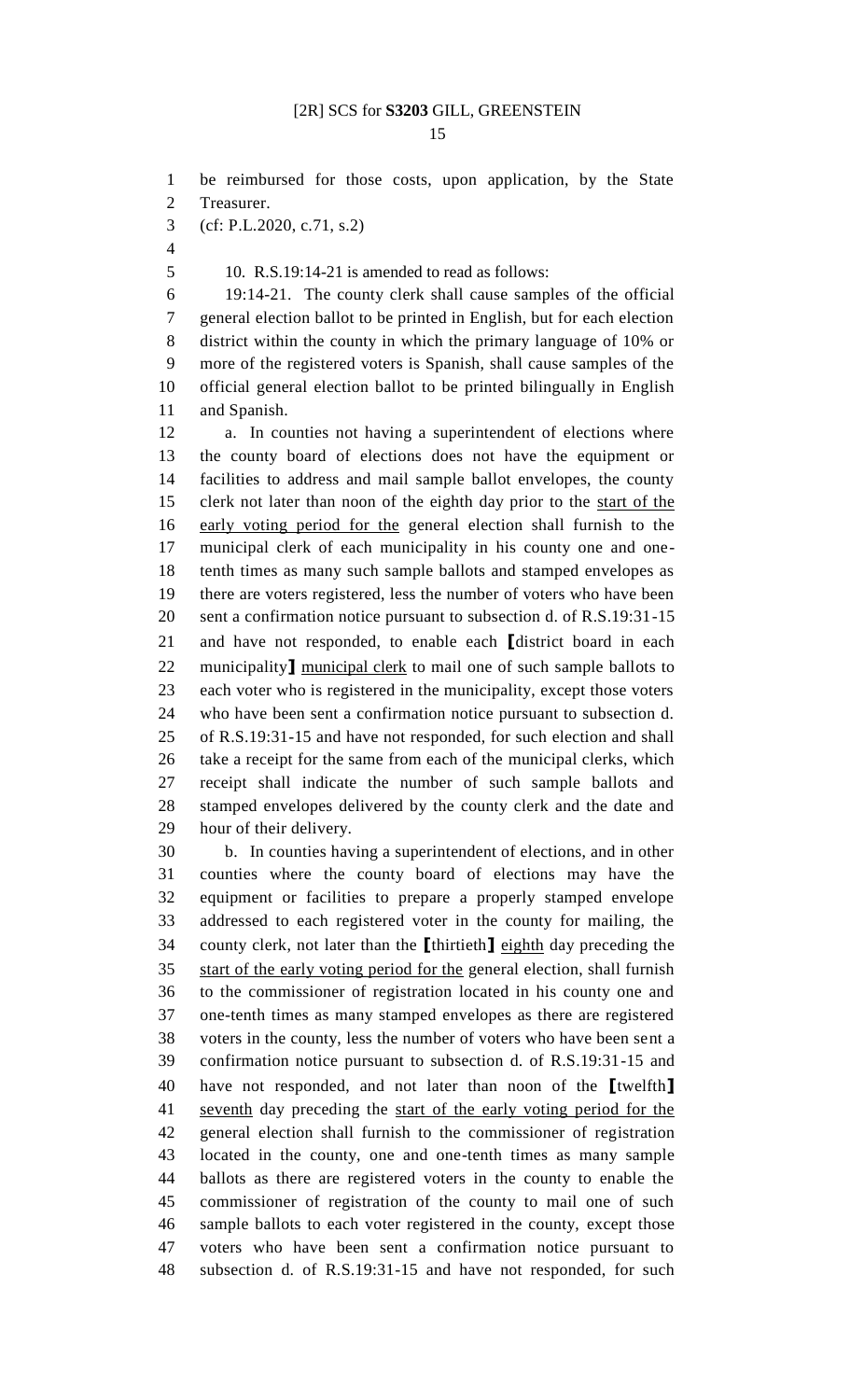election and shall take a receipt for the same from the commissioner of registration, which receipt shall indicate the number of such sample ballots and stamped envelopes delivered by the county clerk and the date and hour of their delivery. County boards of elections which elect to operate under the provisions of this paragraph shall notify their county clerk in sufficient time to enable him to make the necessary arrangements the first year.

 c. The county clerk in counties having a superintendent of elections shall also deliver to the county board not later than the **[**twelfth**]** seventh day preceding the start of the early voting period for the general election 10 such sample ballots of each election district of each municipality in the county.

 d. During the early voting period for the general election, the county clerk may provide for the electronic display of sample ballots at each early voting location. If a county clerk elects to provide for the electronic display of sample ballots at each early voting location, at a minimum, the electronic display shall provide 18 the sample ballot in <sup>2</sup> [at least the five most commonly spoken languages in this State, based on the most recent federal decennial census data, and any other language deemed necessary by the county clerk**]** the languages required by Title 19 of the Revised 22 Statutes or federal law as applicable to the county<sup>2</sup>.

- (cf: P.L.2009, c.110, s.1)
- 

11. R.S.19:14-22 is amended to read as follows:

 19:14-22. The official general election sample ballots shall be as nearly as possible facsimiles of the official general election ballot to be voted at such election and shall have printed thereon, after the words which indicate the number of the election district for which such sample ballots are printed, the name of the school district, when appropriate, the number or name and municipality or municipalities of the fire district, when appropriate, the street address or location of the polling place in the election district, and the hours between which the polls shall be open. Such sample ballots shall be printed on paper different in color from the official general election ballot, and have the following words printed in large type at the top: "This ballot cannot be voted. It is a sample copy of the official general election ballot used on election day." The sample ballot shall also state clearly the days, hours and places at which early voting shall be available in the county.

 (cf: P.L.2017, c.206, s.7) 

12. R.S.19:14-24 is amended to read as follows:

 19:14-24. The municipal clerk to whom the sample ballots and stamped envelopes have been so delivered by the county clerk shall deliver the same at his office, or in any other way he sees fit, on or before noon of the Tuesday preceding the start of the early voting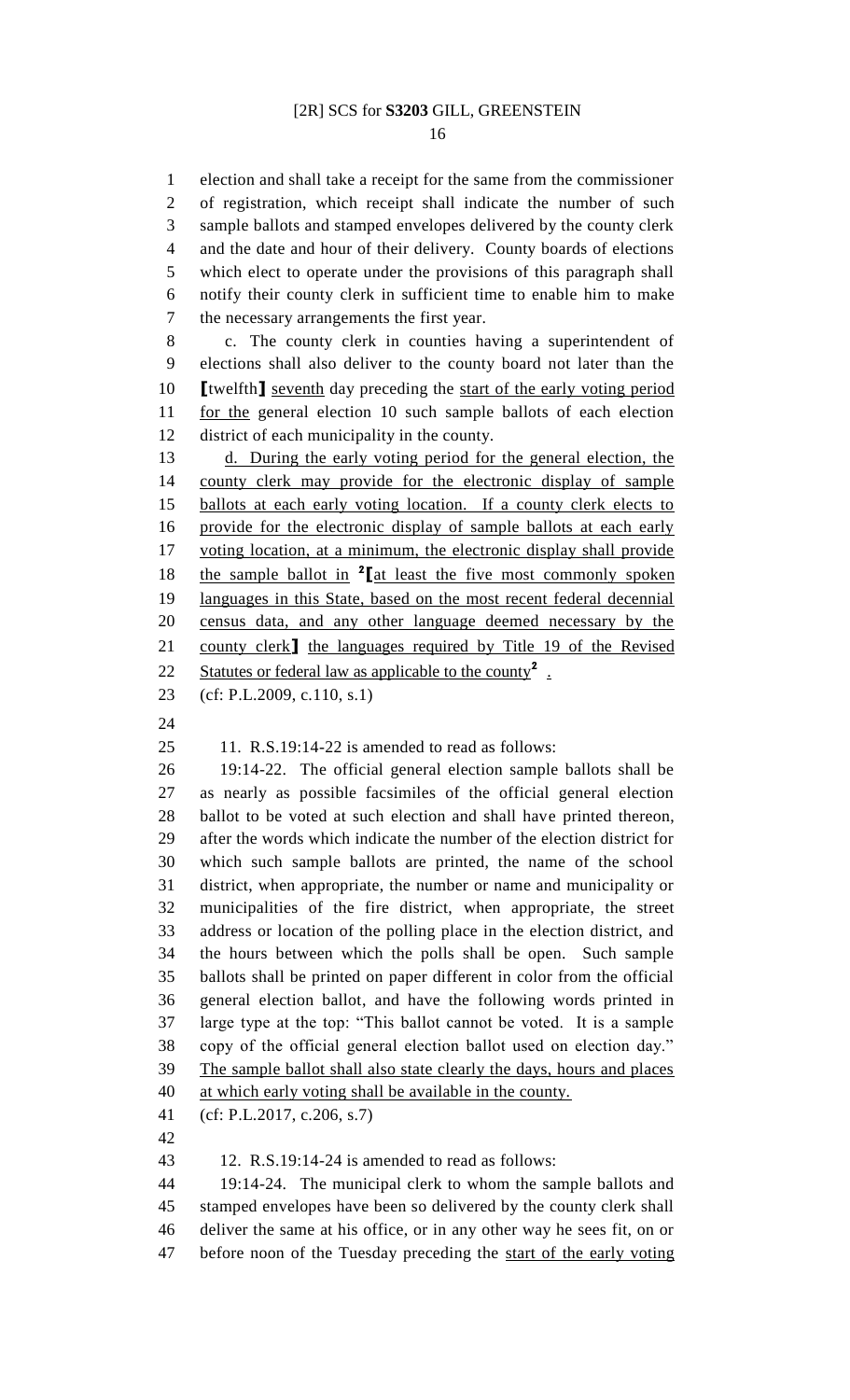period for the general election, to a member or members of each district board, and shall take a receipt for the same from the member or members of the district boards of such municipality, which receipt shall indicate the number of sample ballots and stamped envelopes delivered by the municipal clerk and the date and hour of their delivery.

- (cf: R.S.19:14-24)
- 

13. R.S.19:14-25 is amended to read as follows:

 19:14-25. In counties not having a superintendent of elections where the county board of elections does not have the equipment or facilities to address and mail sample ballot envelopes, **[**all the members of each of the district boards**]** the municipal clerk shall prepare and deposit in the post office, on or before 12 noon on Wednesday preceding the start of the early voting period for the general election **[**day**]**, a properly stamped envelope containing a copy of the sample ballot printed in English, addressed to each registered voter in the district of such board at the address shown on the register, except that for districts in which the primary language of 10% or more of the registered voters is Spanish, a properly stamped envelope containing a copy of the bilingual sample ballot, addressed to each registered voter in the district of such board at the address shown on the register shall be prepared and deposited. The board shall also post the appropriate sample ballots in the polling place in its district.

 The board shall return to the municipal clerk all ballots and envelopes not mailed or posted by it, with a sworn statement in writing signed by a majority of the board that all the remainder of such ballots and envelopes had been mailed.

 In counties having a superintendent of elections, and in other counties where the county board of elections shall elect to operate under the provisions of subsection b. of section 19:14-21 of this Title, the commissioner of registration shall prepare and deposit in the post office on or before 12:00 o'clock noon, on the Wednesday 35 preceding the start of the early voting period for the general election **[**day**]**, a properly stamped envelope containing a copy of the sample ballot printed in English addressed to each registered voter in the county at the address shown on the registry, except that for districts in which the primary language of 10% or more of the registered voters is Spanish, a properly stamped envelope containing a copy of the bilingual sample ballot, addressed to each registered voter in the district of such board at the address shown on the register shall be prepared and deposited. The commissioner of registration shall return to the county clerk all ballots and envelopes not mailed or posted by him, with a sworn statement in writing signed by him that all the remainder of such ballots and envelopes have been mailed.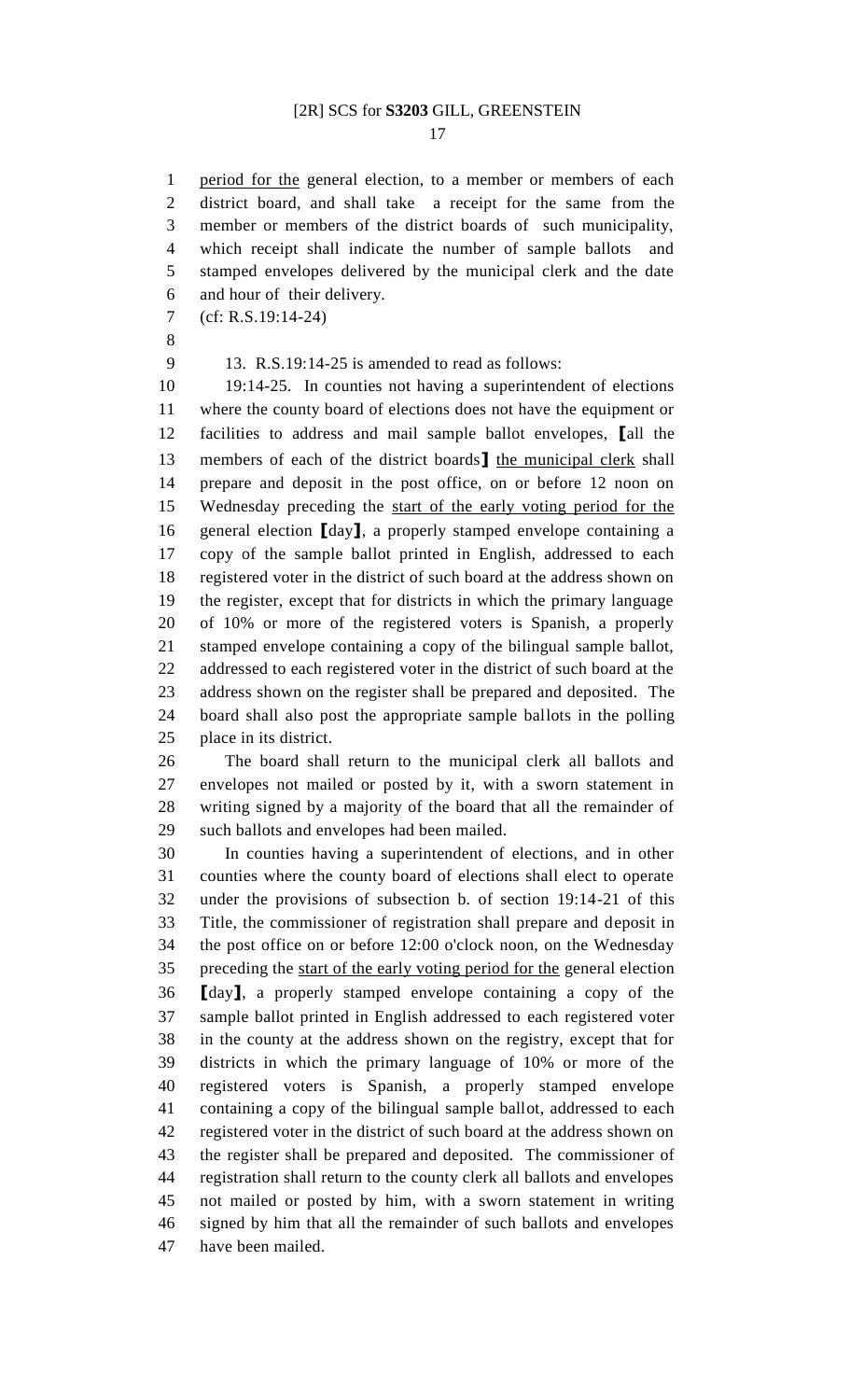The county board of elections, in all counties having a 2 superintendent of elections, and in other counties where the county board of elections shall elect to operate under the provisions of subsection b. of section 19:14-21 of this Title, shall, not later than **[**noon of the second Monday preceding**]** the start of the early voting period for the election, deliver **[**or mail**]** to the members of the district board three appropriate sample ballots for their respective election district. The board shall post the appropriate sample ballots in the polling place in its district. (cf: P.L.1974, c.30, s.3)

14. R.S.19:23-31 is amended to read as follows:

 19:23-31. The official primary sample ballot shall be, as nearly as possible, a facsimile of the official primary ballot to be voted at the primary election and shall be printed on paper different in color from the official primary ballot, so that the same may be readily 17 distinguished from the official primary ballot. It shall state clearly 18 the days, hours, and places at which early voting shall be available 19 in the county. The official primary sample ballot shall have printed at the top in large type the words: "This official primary sample ballot is an exact copy of the official primary ballot to be used on primary election day. This ballot cannot be voted." The official primary sample ballot shall also have printed thereon, following the words which indicate the election district, the following words: "The polling place for this election district is

(Stating the location of said polling place)."

- (cf: R.S.19:23-31)
- 

15. R.S.19:23-33 is amended to read as follows:

 19:23-33. In counties not having a superintendent of elections where the county board of elections does not have the equipment or facilities to address and mail sample ballot envelopes, the municipal clerk in each municipality shall furnish to a member of each district board in his municipality, at his office, or in any other way that he sees fit, on or before Tuesday preceding the start of the early voting period for the primary election in each year, sufficient sample ballots and sufficient stamped envelopes to enable the board to mail sample ballots to the voters as hereinbefore provided. Each of the boards shall give the municipal clerk a receipt for such sample ballots and envelopes signed by one of its members.

 In counties having a superintendent of elections, and in other counties where the county board of elections shall elect to operate under the provisions of subsection b. of section 19:23-30 of this Title, the municipal clerk in each municipality shall furnish to the commissioner of registration of his county not later than **[**thirty days**]** the eighth day preceding the start of the early voting period 47 for the primary election of each year, sufficient stamped envelopes to enable the commissioner of registration to mail sample ballots to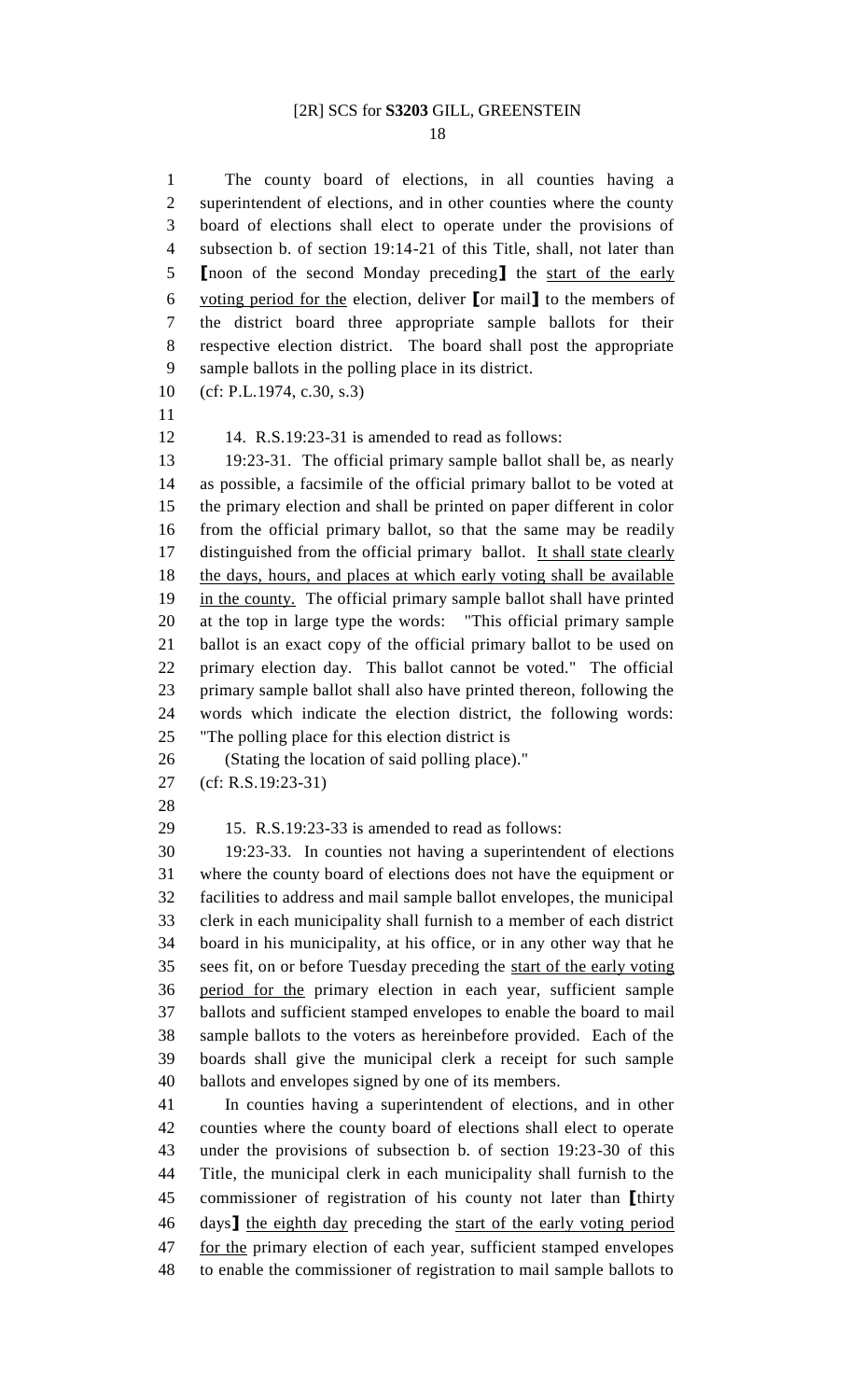each voter who is registered in the county, less the number of voters who have been sent a confirmation notice pursuant to subsection d. of R.S.19:31-15 and have not responded, and shall, not later than noon of the **[**twelfth**]** seventh day preceding the start of the early 5 voting period for the primary election furnish sufficient sample ballots to the commissioner of registration of his county for that purpose. The commissioner of registration shall give the municipal clerk a receipt for such sample ballots and envelopes. (cf: P.L.2009, c.110, s.3)  $16.$  R.S.19:23-34 is amended to read as follows: 19:23-34. Each of such district boards, in counties not having a superintendent of elections where the county board of elections does not have the equipment or facilities to address and mail sample ballot envelopes, and the commissioner of registration in all other counties, shall prepare and deposit in the post office, on or before 17 twelve o'clock noon on Wednesday preceding the start of the early voting period for the primary **[**day**]**, the stamped envelopes containing a copy of the sample primary ballot of each political party addressed to each voter whose name appears in the primary election registry book. (cf: P.L.1947, c.168, s.11) 17. R.S.19:23-35 is amended to read as follows: 19:23-35. In counties not having a superintendent of elections, where the county board of elections does not have the equipment or facilities to address and mail sample ballot envelopes, such district board shall also post three sample ballots in the polling place in its district. The county board of elections in all counties of the first class, and in other counties where the county board of elections shall elect to operate under the provisions of subsection b of section 19:23-30 of this Title, shall, not later than **[**noon of the second Monday preceding**]** the start of the early voting period for the primary election, deliver **[**or mail**]** to the members of the district board three sample ballots for their respective election district. The board shall post the sample ballots in the polling place in its district. (cf: P.L.1952, c.61, s.2) 18. R.S.19:49-3 is amended to read as follows: 41 19:49-3. At least one week prior to the start of the early voting 42 period for any primary, local, or general election two sets of official ballots shall be provided for each voting machine, for each polling place, for each election district, for use in and upon the voting machine. One set thereof shall be inserted or placed in or upon the voting machine and the other shall be retained in the custody and possession of the county board of elections or the superintendent of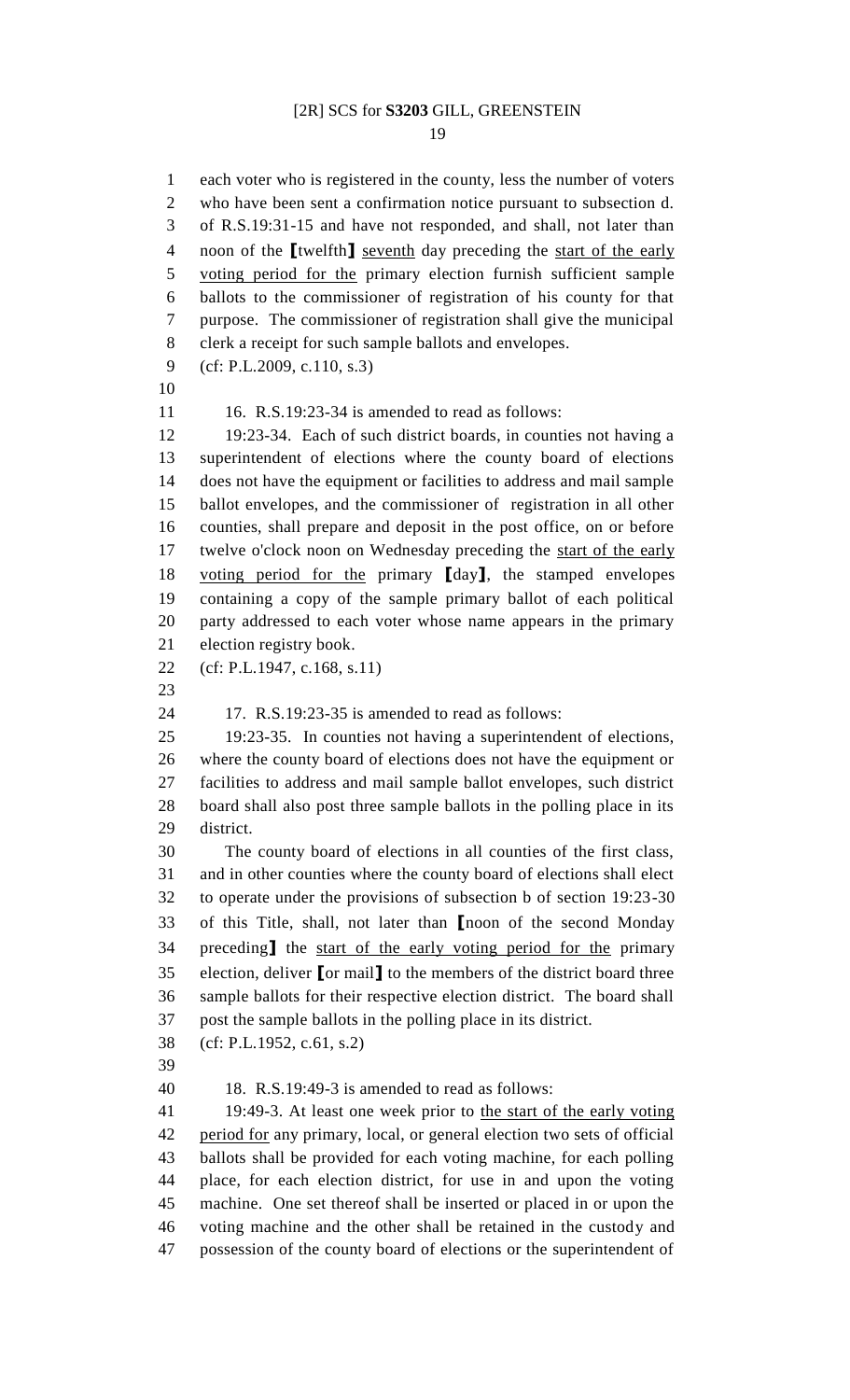elections or the municipal clerk, as the case may be, having custody of voting machines, unless it shall become necessary during the course of the election to make use of the same upon or in the voting machine. At the close of the election all official ballots, except those actually in or upon the voting machine at the close of the election, whether the same shall have been used in the machine or not, shall be returned to the official providing the same in the manner by this Title provided.

(cf: P.L.1945, c.56, s.4)

 19. Section 1 of P.L.2019, c.80 (C.19:31-35) is amended to read as follows:

13 1. Each county commissioner of registration and county board of elections **[**may adopt**]** shall require the use of electronic poll books, as further provided by this act, P.L.2019, c.80 (C.19:31- 35 et seq.), **[**electronic poll books for use**]** at each polling place during the early voting period and on the day of any election, in place of the paper polling record or signature copy register, to access the registration record, eligibility, signature, and other information of each registered voter in the election district. The electronic poll books shall enable at least the same functionality currently provided by the paper polling records or signature copy register to be accomplished in the conduct of an election. An electronic poll book shall not be used unless it has been certified by the Secretary of State. The Secretary of State shall adopt and publish electronic poll books standards and regulations governing the certification and use of electronic poll books. The Secretary of State shall not certify an electronic poll book unless it is in compliance with at least the capabilities and standards specified under section 2 of P.L.2019, c.80 (C.19:31-36) and the Secretary of State's standards and regulations. The Secretary of State shall provide **[**each county commissioner of registration and board of elections that adopts the use of electronic poll books under this act with**]** the rules, regulations, and instructions regarding the examination, testing, and use of electronic poll books, including rules regarding the security and protection of the information stored in such electronic poll books, to each county commissioner of registration and board of elections.

(cf: P.L.2019, c.80, s.1)

 20. Section 3 of P.L.2019, c.80 (C.19:31-37) is amended to read as follows:

 3. A county commissioner of registration and county board of elections **[**opting to use electronic poll books**]** shall submit to the Secretary of State a request for approval in the form, content, and timeframe specified by the Secretary of State. Within 10 days of receiving the request, the Secretary of State shall review the request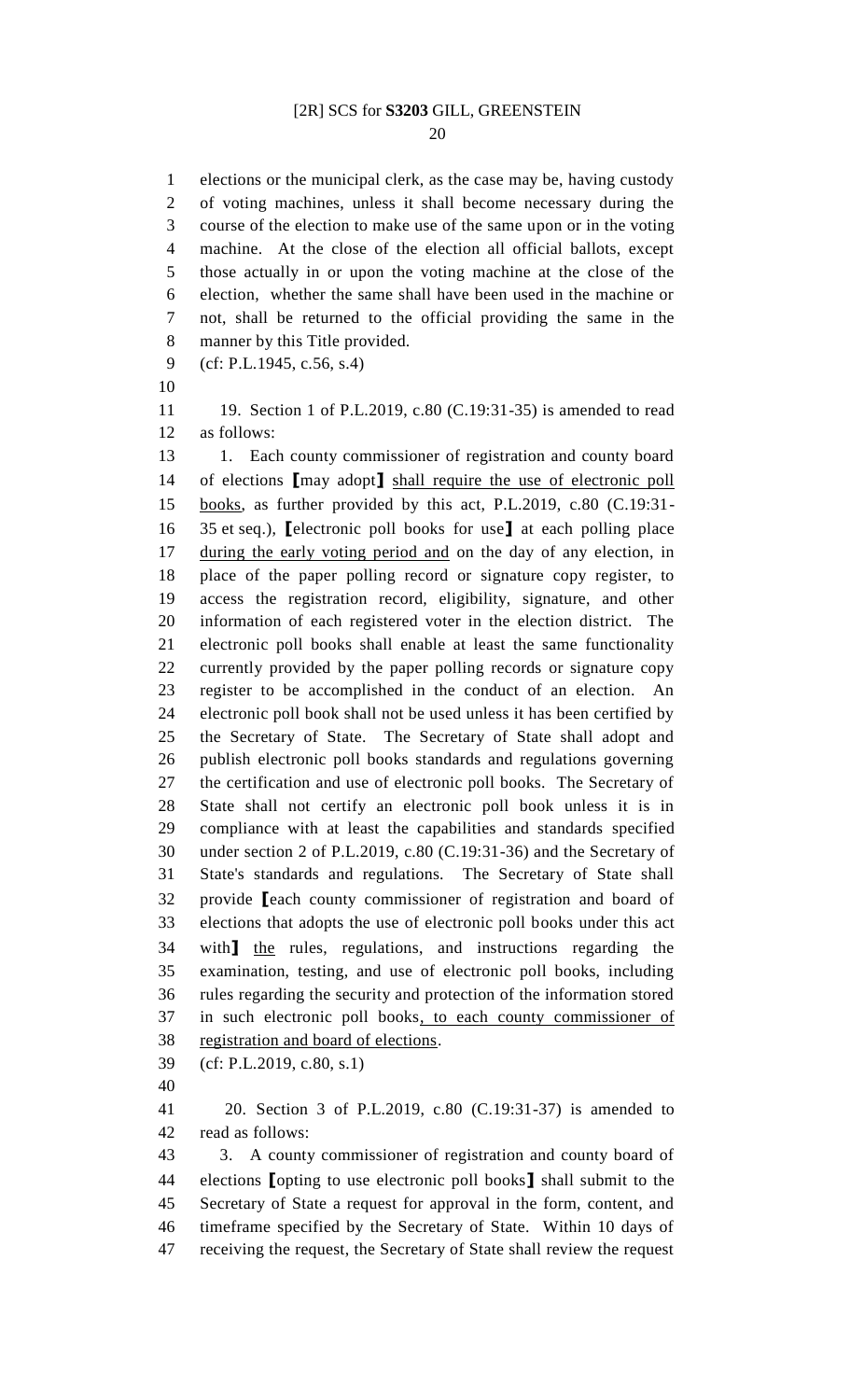for compliance with the Secretary of State's standards and

 regulations and all of the capabilities and standards required under this act, P.L.2019, c.80 (C.19:31-35 et seq.). A county commissioner of registration and county board of elections approved to use electronic poll books shall furnish at least two electronic poll books for each polling place **<sup>2</sup> [**and a backup paper polling record or signature copy register for each election district in the polling place**] 2** . Each voter shall be **1 [**offered the option**]** 9 required<sup>1</sup> to sign  $\left[ \text{either} \right]$ <sup>1</sup> the electronic poll book  $\left[ \text{for} \right]$   $\left[ \text{or} \right]$ 10 except that each voter shall be required to sign<sup>1</sup> the backup paper polling record or signature copy register**]** . Notwithstanding any provision of Title 19 of the Revised Statutes, or any other law, rule, or 13 regulation to the contrary, a voter shall be permitted to vote by 14 provisional ballot<sup>2</sup> <sup>1</sup> if the electronic poll book ceases to operate<sup>1</sup>. Electronic poll books for each election shall be prepared by the commissioner of registration no later than the 10th day preceding the start of the early voting period for the election. At each election, the delivery of the electronic poll books to the municipal clerk and to the district boards or other officials charged with the same duties as the district boards in connection with the conduct of an election, and the return of those electronic poll books by the district boards or such other election officials to the commissioner of registration, shall be made in the manner prescribed by the commissioner of registration and shall comply with Title 19 of the Revised Statues. The commissioner of registration shall retain the electronic poll books records for any election for a period of not less than six years following that election. (cf: P.L.2019, c.80, s.3) 21. Section 3 of P.L.1981, c.379 (C.40:45-7) is amended to read as follows: 3. Except as may otherwise be provided by law for initial elections conducted in a municipality following its adoption of a plan or form of government, or a charter or an amendment thereto, regular municipal elections shall be held in each municipality governed by this act on the second Tuesday in May, or the day of the general election in November if chosen by the municipality pursuant to subsection a. of section 1 of P.L.2009, c.196 (C.40:45- 7.1), in the years in which municipal officers are to be elected. The municipal election shall be held at the same place or places and conducted in the same manner, so far as possible, as the general election. The election officers shall be those provided for conducting the general election. A municipality holding municipal elections on the second Tuesday in May, in addition to those elections and by an ordinance

adopted by its governing body, may also conduct early voting for

those municipal elections, in accordance with the provisions of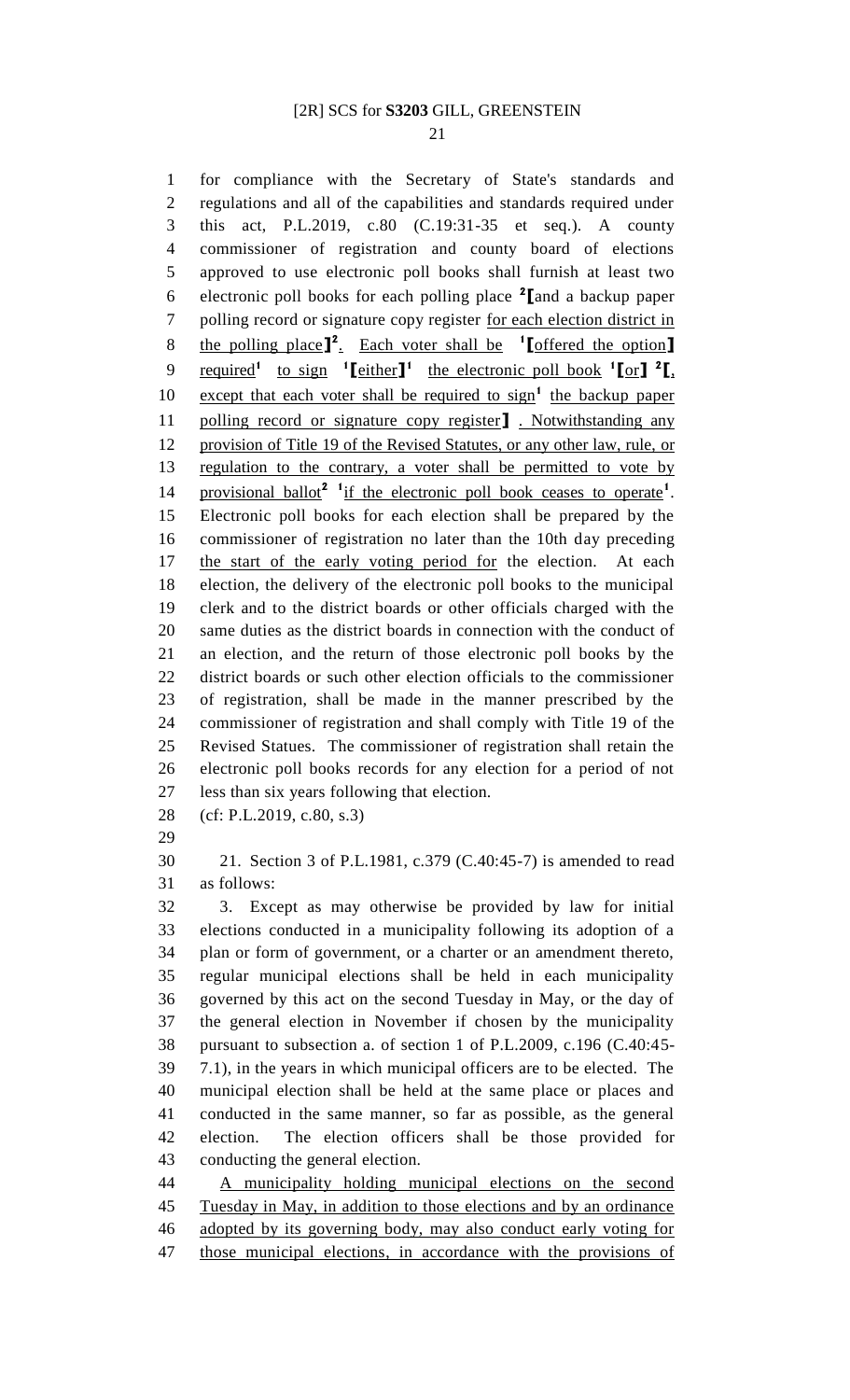P.L. , c. (C. ) (pending before the Legislature as this bill). A municipality holding municipal elections on the day of the general election in November shall conduct early voting in accordance with 4 the provisions of P.L., c. (C.) (pending before the Legislature as this bill). Notwithstanding the provisions of this section, the Secretary of State may change in any year the date provided for a regular municipal election if the date coincides with a period of religious observance that limits significantly the usual activities of the followers of a particular religion or that would result in significant religious consequences for such followers. The secretary shall inform the municipal clerks, county clerks and boards of election of the adjustment no later than the first working day in January of the year in which the adjustments are to occur. As used in this section "a period of religious observance" means any day or portion thereof on which a religious observance imposes a substantial burden on an individual's ability to vote. (cf: P.L.2009, c.196, s.4) 20 <sup>2</sup>22. (New Section) a. For the purpose of facilitating early voting as quickly and efficiently as possible, the State may procure 22 qualified vendors to develop, implement, or produce any hardware, software, or equipment, any change to its Internet website, or any supporting systems ahead of the 2021 general election. b. Notwithstanding the provisions of any other law, rule, or regulation to the contrary, a contract to effectuate any provision of subsection a. of this section may be procured in an expedited process and in the manner provided by this section. 29 c. The Division of Purchase and Property in the Department of the Treasury, the Secretary of State, or other appropriate State entity may procure, without the need for formal advertisement, but through the solicitation of proposals from professional services vendors, a qualified vendor with relevant experience. d. Notwithstanding the provisions of any other law, rule, or regulation to the contrary, for the purpose of expediting the procurement of any capable and experienced vendor, the following provisions shall apply as modifications to any law or regulation that may interfere with the expedited procurement: (1) the timeframes for challenging the specifications shall be modified as determined by the Division of Purchase and Property, 41 the Secretary of State, or other applicable entity; (2) in lieu of advertising in accordance with section 7 of 43 P.L.1954, c.48 (C.52:34-12), the division shall advertise the request 44 for proposals for the procurement under this section and any addenda thereto on the applicable agency's website; (3) the period of time that the State Comptroller, if applicable, has to review the request for proposals for the procurement under 48 this section for compliance with applicable public contracting laws,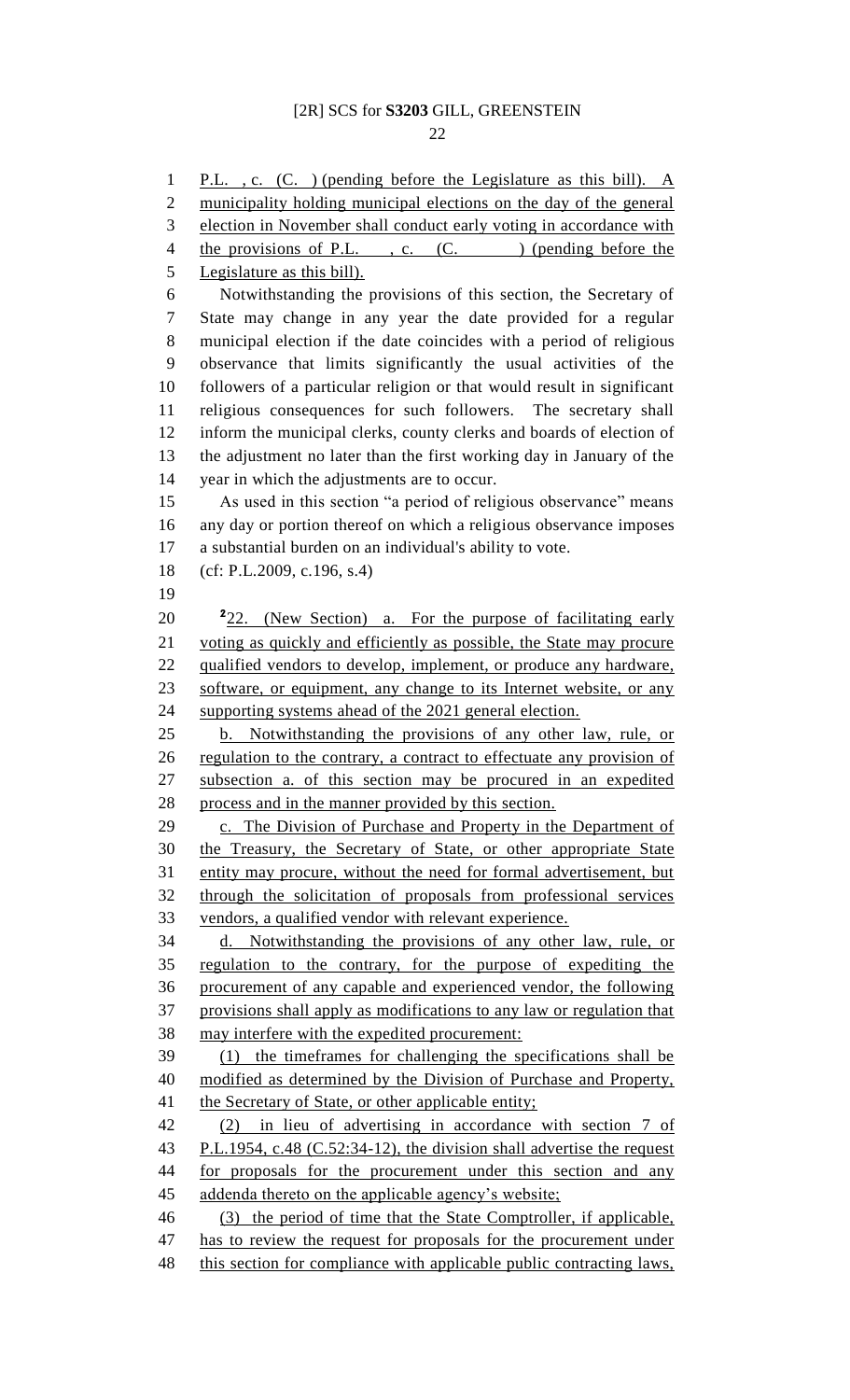rules, and regulations, pursuant to section 10 of P.L.2007, c.52 (C.52:15C-10), shall be 10 business days or less, if practicable, as determined by the State Comptroller; (4) the timeframes for submission under section 4 of P.L.2012, c.25 (C.52:32-58) and section 1 of P.L.1977, c.33 (C.52:25-24.2) shall be extended to prior to the issuance of a Notice of Intent to Award; (5) the provisions of section 1 of P.L.2005, c.92 (C.52:34-13.2) shall not apply to technical and support services under this section provided by a vendor using a "24/7 follow-the-sun model" as long as the contractor is able to provide such services in the United 12 States during the business day; and (6) the term "bids" in subparagraph (f) of subsection a. of section 7 of P.L.1954, c.48 (C.52:34-12) shall not include pricing which will be revealed to all responsive bidders during the negotiation process. e. The applicable entity may, to the extent necessary, waive or 18 modify any requirement under any other law or regulation that may interfere with the expeditious procurement required under this section.**<sup>2</sup> [**22. Section 1 of P.L.1960, c.82 (C.19:7-6.1) is amended to read as follows: 1. a. Unless express permission be given by the district board, not more than one challenger appointed for a party, candidate, or on a public question, shall be present at any one time in any polling place while serving and exercising the powers of a challenger and during the hours when the polls are open for voting. If the district board shall in any case give permission for more than one challenger so appointed to be present at any one time in any polling place, it shall on the same grounds and on request permit a like number to be present on behalf of any opposing party, or on behalf of any other candidate for the same office, or on the other side of any public question. The provisions of this section shall not apply to any challengers appointed by the **[**chairman**]** chairperson of a county committee, pursuant to paragraph 2 of subsection b. of R.S.19:7-1, except that no more than one such challenger shall be present at any time in a polling place while serving and exercising his or her power as a challenger during the hours when the polling place is open for voting. b. Notwithstanding the provisions of subsection a. of this section, or any other law, rule, or regulation to the contrary, not more than one challenger appointed for a party, candidate, or on a public question, shall be present at any one time in any early voting site while serving and exercising the powers of a challenger and during the hours when the polls are open for early voting. No challengers shall be appointed by the chairman of a county